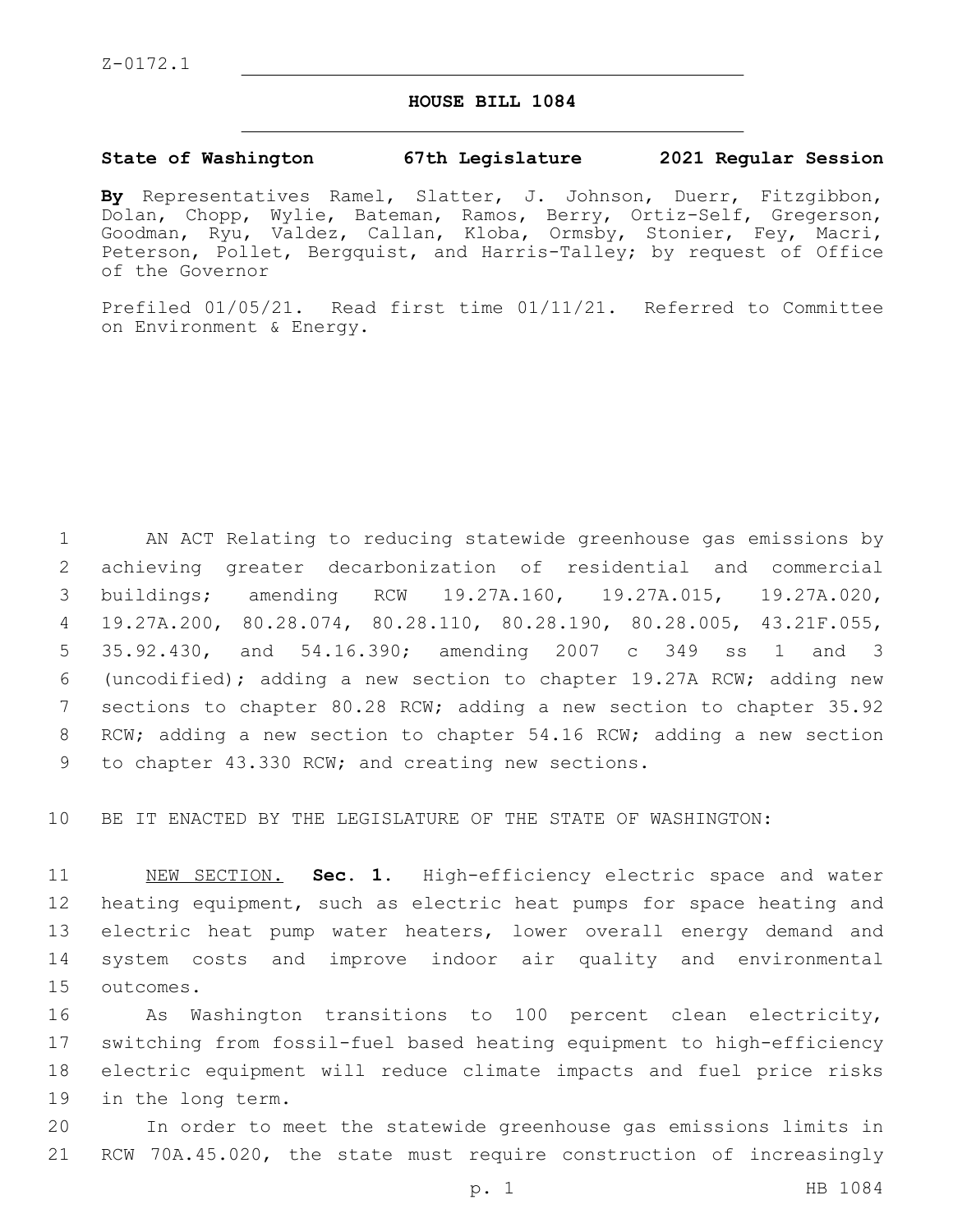low-emission energy efficient homes and buildings and achieve construction of zero fossil-fuel greenhouse gas emission homes and buildings by 2030. A 2020 report by the United States climate alliance found that Washington had nearly 90,000 clean energy jobs in 2019. The top categories of clean energy jobs are in the buildings sector, including: High-efficiency heating, ventilation, and air conditioning; energy efficiency technologies; and renewable heating and cooling. As the fastest growing clean energy industries in our state, work in these areas also supports job creation in other construction trades, which is a critical component of a clean energy 11 economic recovery strategy.

 Stable and predictable policy and regulatory frameworks are necessary to stimulate the critical social dialogue and collaboration to ensure a just transition for workers, including solutions to continue to provide meaningful work for skilled tradespersons, establish and sustain institutional and technical capacities to support affected workers, and mobilize funding and assistance to those in need. It is the intent of the legislature to both provide regulatory certainty and tools and resources to support the transition of companies that engage in the distribution of fossil fuels for residential and commercial heating, and to workers who are employed in the sectors affected by the transition to cleaner heating 23 sources.

 In order to have a comprehensive understanding of the need and potential for updating the building stock, more robust benchmarking and reporting for building performance, operations, and maintenance is needed. While the state has adopted comprehensive reporting requirements for larger commercial buildings, it currently lacks similar requirements for smaller commercial buildings. It is the intent of the legislature to extend existing building benchmarking and operations and maintenance planning requirements to smaller commercial buildings, in order to assess the needs and opportunities for job creation, incentives, and environmental and public health 34 improvements.

 Utilities have an important role in providing affordable and reliable heating and other energy services. As the state transitions to cleaner sources of energy, utilities are an important partner in helping their customers make smart energy choices, and actively supporting the replacement of fossil fuel-based space and water heating equipment with high-efficiency electric equipment.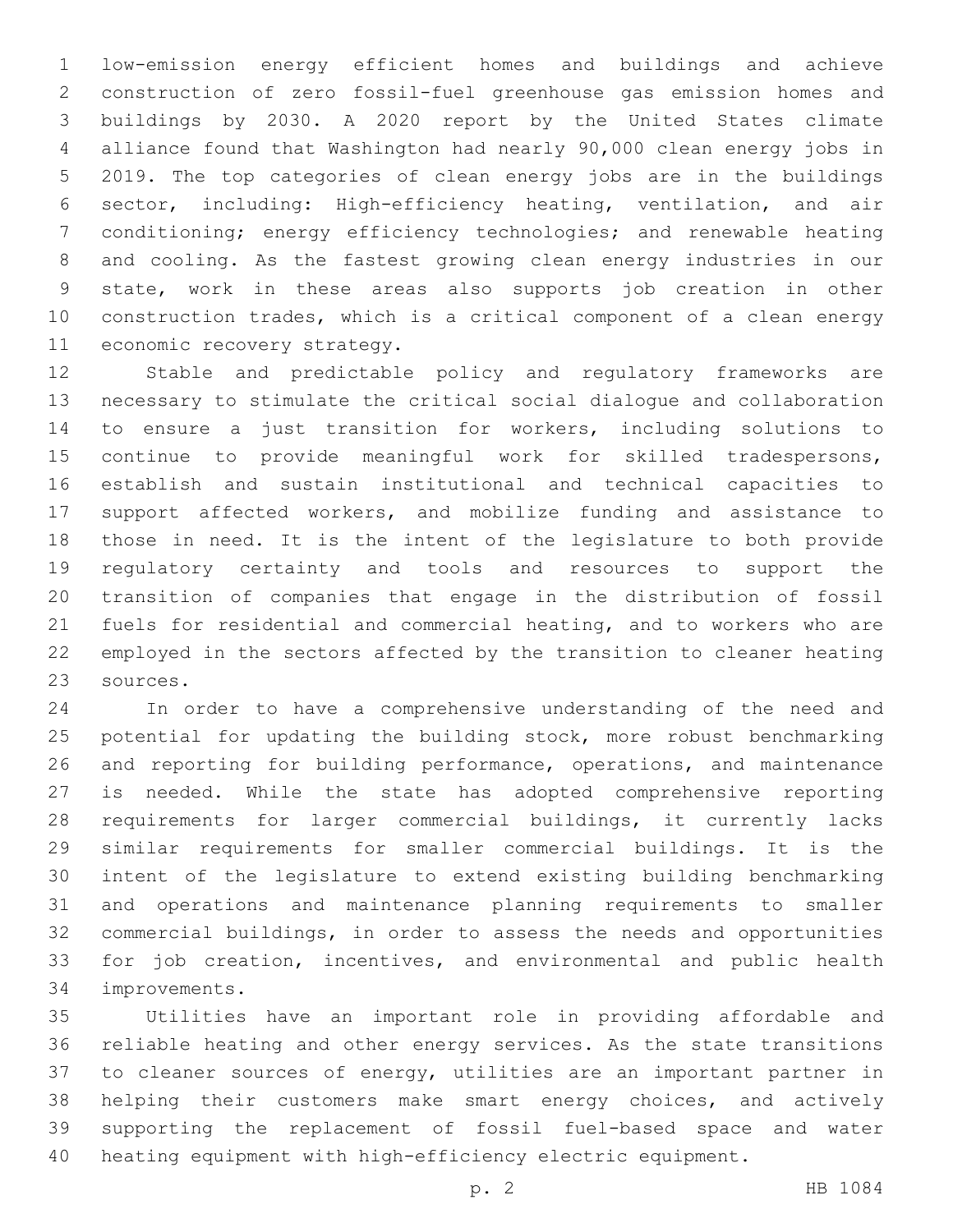Programs for the electrification of homes and buildings have the potential to allow electric utilities to optimize the use of electric grid infrastructure, improve the management of electric loads, better manage the integration of variable renewable energy resources, reduce greenhouse gas emissions from the buildings sector, mitigate the environmental impacts of utility operations and power purchases, and improve health outcomes for occupants due to improved indoor air 8 quality.

 Legislative clarity is important for utilities to offer programs and services, including incentives, in the electrification of homes and buildings for their customers. It is the intent of the legislature to achieve parity among all electric utilities so that 13 each utility, depending on its unique circumstances, can determine its appropriate role in advancing home and building electrification 15 for its customers.

 In order to meet the statewide greenhouse gas limits in the 17 energy sectors of the economy, more resources must be directed toward achieving electrification and decarbonization of residential and commercial heating loads, while continuing to protect customers, especially low-income customers and vulnerable communities.

 **Sec. 2.** RCW 19.27A.160 and 2009 c 423 s 5 are each amended to 22 read as follows:

 (1) Except as provided in subsection (2) of this section, residential and nonresidential construction permitted under the 25 ((2031)) 2027 state energy code must achieve at least a seventy percent reduction in annual net energy consumption and eliminate on-27 site fossil fuel combustion for space heating and water heating, using the adopted 2006 Washington state energy code as a baseline.

 (2) The council shall adopt state energy codes from 2013 through 30 ((2031)) 2027 that incrementally move towards achieving the ((seventy percent reduction in annual net energy consumption)) targets as specified in subsection (1) of this section. The council shall report 33 its progress by December 31, ((2012)) 2023, and every three years 34 thereafter. ( $If the count the termines that economic, technical,$  or process factors would significantly impede adoption of or compliance with this subsection, the council may defer the implementation of the proposed energy code update and shall report its findings to the legislature by December 31st of the year prior to 39 the year in which those codes would otherwise be enacted.))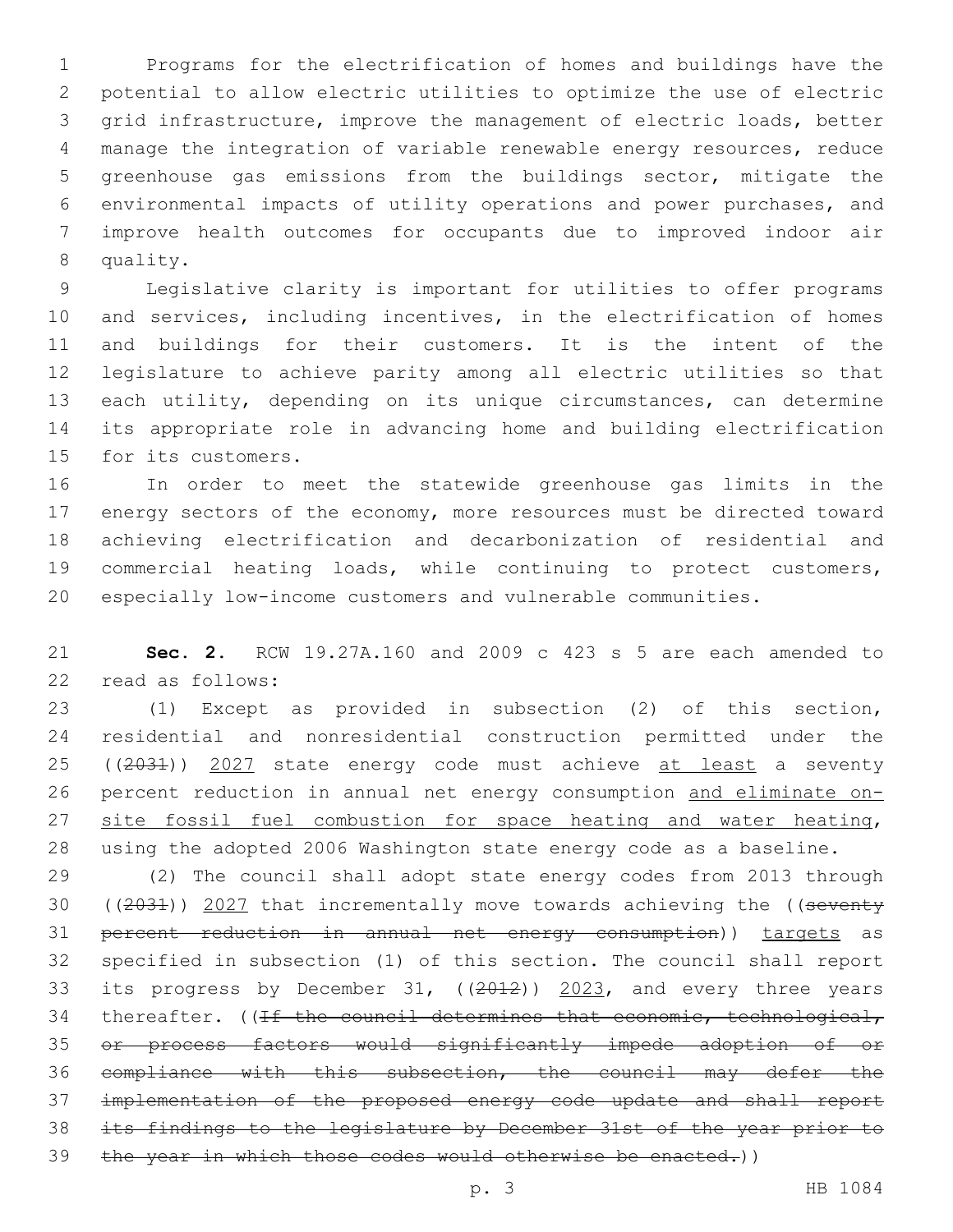**Sec. 3.** RCW 19.27A.015 and 1990 c 2 s 2 are each amended to read 2 as follows:

3 Except as provided in RCW  $19.27A.020((\overline{+7})^2)$  (6), the Washington 4 state energy code for residential buildings shall be the ((maximum and)) minimum energy code for residential buildings in each city, town, and county and shall be enforced by each city, town, and county ((no later than July 1, 1991)). The Washington state energy code for nonresidential buildings shall be the minimum energy code for 9 nonresidential buildings enforced by each city, town, and county.

 **Sec. 4.** RCW 19.27A.020 and 2018 c 207 s 7 are each amended to read as follows:11

 (1) The state building code council in the department of enterprise services shall adopt rules to be known as the Washington state energy code as part of the state building code.

 (2) The council shall follow the legislature's standards set forth in this section to adopt rules to be known as the Washington state energy code. The Washington state energy code shall be designed 18 to:

 (a) Construct increasingly low-emission energy efficient homes 20 and buildings ((that help)) and achieve ((the broader goal of 21 building)) construction of zero fossil-fuel greenhouse gas emission 22 homes and buildings by the year  $((2031))$  2030;

 (b) Require new buildings to meet a certain level of energy efficiency, but allow flexibility in building design, construction, and heating equipment efficiencies within that framework; and

26 (c) ((Allow space heating equipment efficiency to offset or 27 substitute for building envelope thermal performance)) Require new buildings to provide space heating and water heating equipment that minimizes direct and indirect greenhouse gas emissions.

 (3) The Washington state energy code shall take into account regional climatic conditions. One climate zone includes: Adams, Asotin, Benton, Chelan, Columbia, Douglas, Ferry, Franklin, Garfield, Grant, Kittitas, Klickitat, Lincoln, Okanogan, Pend Oreille, Skamania, Spokane, Stevens, Walla Walla, Whitman, and Yakima counties. The other climate zone includes all other counties not listed in this subsection (3). The assignment of a county to a climate zone may not be changed by adoption of a model code or rule. Nothing in this section prohibits the council from adopting the same 39 rules or standards for each climate zone.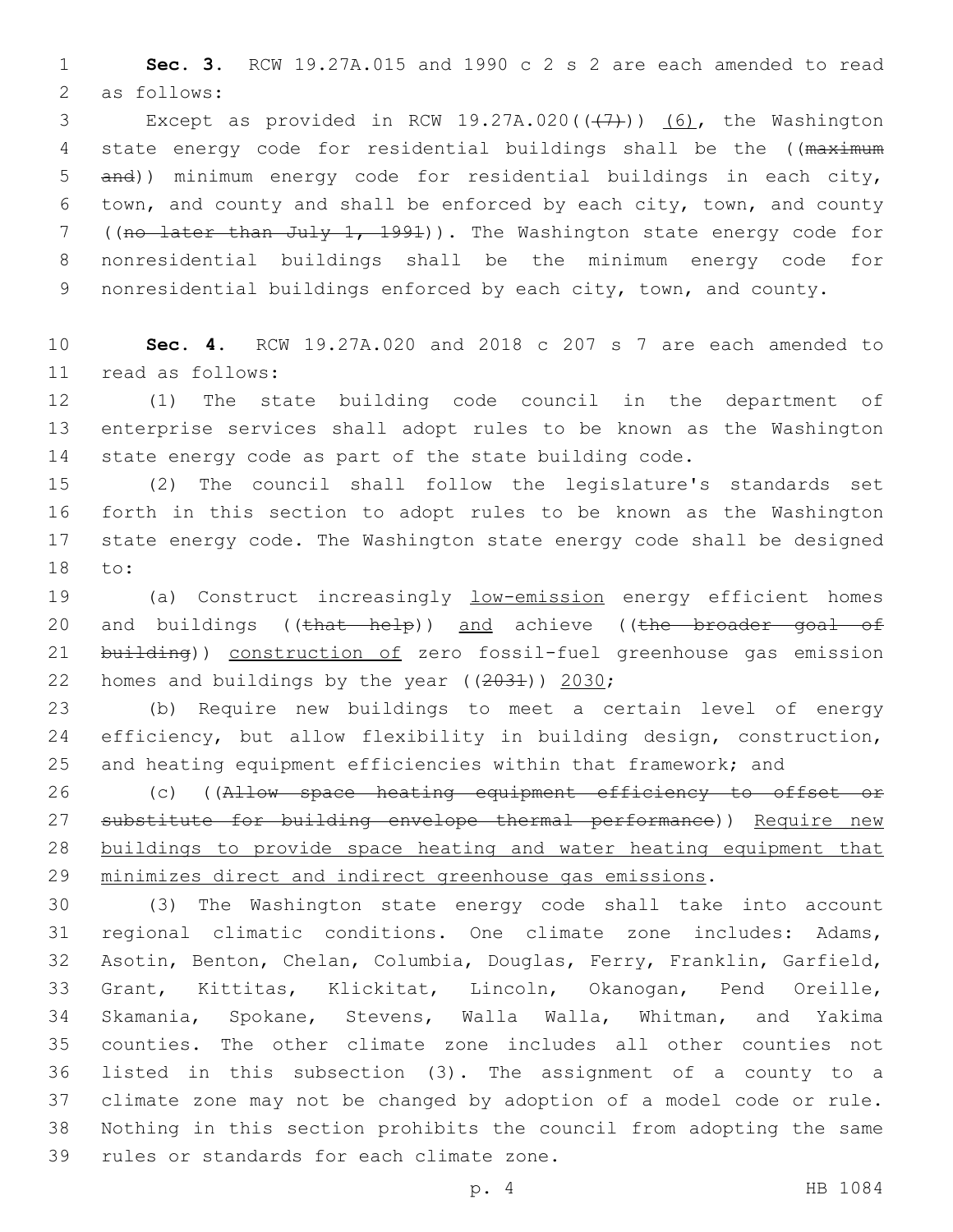(4) The minimum Washington state energy code for residential buildings shall be the 2006 edition of the Washington state energy 3 code, or as amended by rule by the council.

 (5) The minimum state energy code for new nonresidential buildings shall be the Washington state energy code, 2006 edition, or 6 as amended by the council by rule.

 (6)(a) Except as provided in (b) of this subsection, the Washington state energy code for residential structures shall preempt the residential energy code of each city, town, and county in the 10 state of Washington.

 (b) The state energy code for residential structures does not preempt a city, town, or county's energy code for residential 13 structures ((which exceeds)) that provides greater reductions in energy use and greenhouse gas emissions than the requirements of the 15 state energy code ((and which was adopted by the city, town, or 16 county prior to March 1, 1990. Such cities, towns, or counties may not subsequently amend their energy code for residential structures 18 to exceed the requirements adopted prior to March 1, 1990)) adopted 19 by the council.

 (7) The state building code council shall consult with the department of enterprise services as provided in RCW 34.05.310 prior to publication of proposed rules. The director of the department of enterprise services shall recommend to the state building code council any changes necessary to conform the proposed rules to the 25 requirements of this section.

 (8) ((The state building code council shall evaluate and consider adoption of the international energy conservation code in Washington 28 state in place of the existing state energy code.

29  $(9)$ )) The definitions in RCW 19.27A.140 apply throughout this 30 section.

 **Sec. 5.** RCW 19.27A.200 and 2019 c 285 s 2 are each amended to 32 read as follows:

 The definitions in this section apply throughout RCW 19.27A.210, 19.27A.220, 19.27A.230, and 19.27A.240 unless the context clearly 35 requires otherwise.

 (1) "Agricultural structure" means a structure designed and constructed to house farm implements, hay, grain, poultry, livestock, or other horticultural products, and that is not a place used by the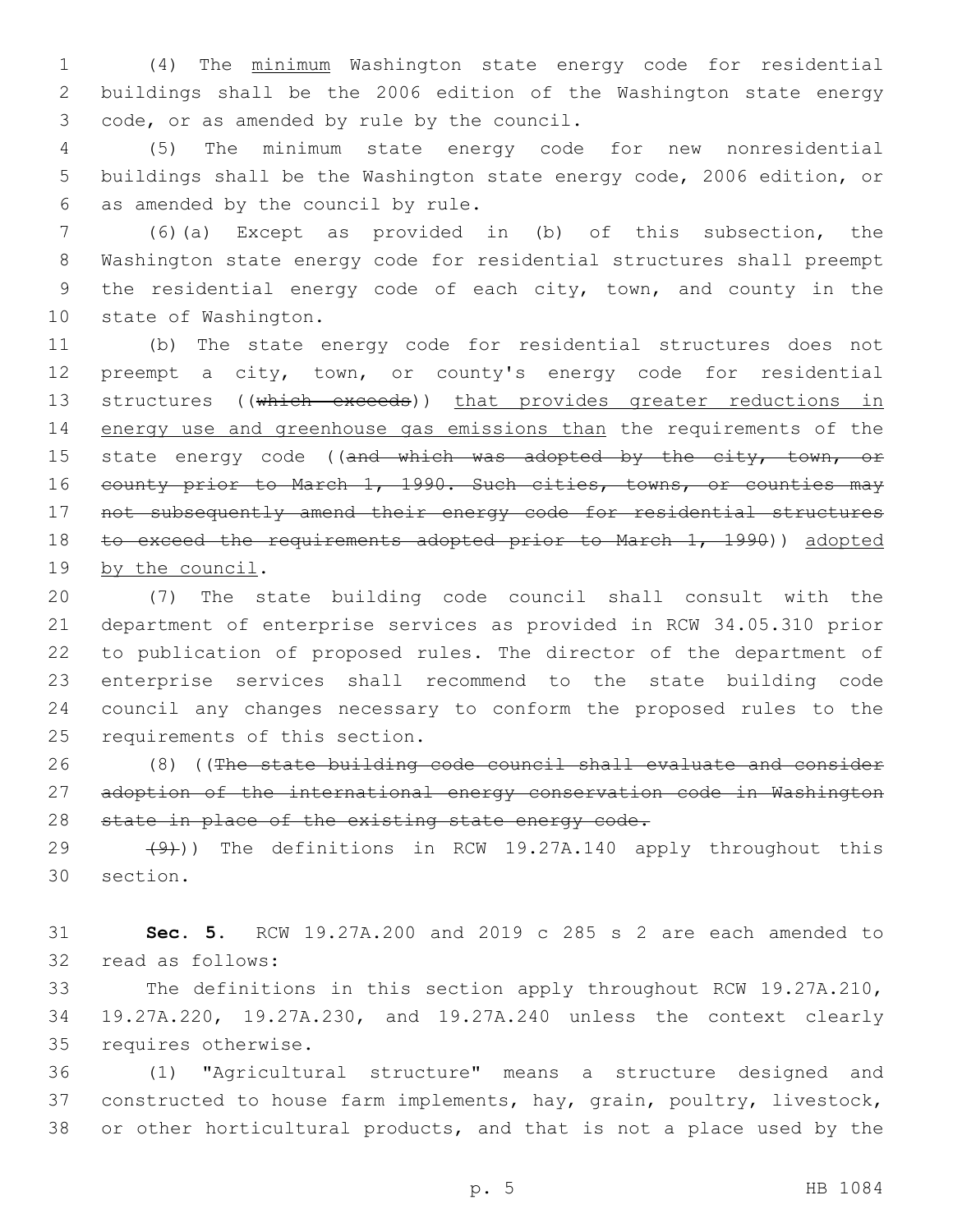public or a place of human habitation or employment where agricultural products are processed, treated, or packaged.

 (2) "Baseline energy use intensity" means a building's weather normalized energy use intensity measured the previous year to making an application for an incentive under RCW 19.27A.220.

 (3) "Building owner" means an individual or entity possessing 7 title to a building.

 (4) "Building tenant" means a person or entity occupying or holding possession of a building or premises pursuant to a rental 10 agreement.

 (5) "Conditional compliance" means a temporary compliance method used by building owners that demonstrate the owner has implemented energy use reduction strategies required by the standard, but has not demonstrated full compliance with the energy use intensity target.

 (6) "Consumer-owned utility" has the same meaning as defined in 16 RCW 19.27A.140.

17 (7) "Covered commercial building" means a ((building)):

 (a) Building where the sum of nonresidential, hotel, motel, and dormitory floor areas exceeds fifty thousand gross square feet, 20 excluding the parking garage area; or

 (b) Tier 2 covered commercial building or tier 3 covered commercial building, as determined by the department pursuant to 23 section 6 of this act.

(8) "Department" means the department of commerce.

 (9) "Director" means the director of the department of commerce 26 or the director's designee.

 (10) "Electric utility" means a consumer-owned utility or an 28 investor-owned utility.

 (11) "Eligible building owner" means: (a) The owner of a covered commercial building required to comply with the standard established in RCW 19.27A.210; or (b) the owner of a multifamily residential building where the floor area exceeds fifty thousand gross square 33 feet, excluding the parking garage area.

 (12) "Energy" includes: Electricity, including electricity delivered through the electric grid and electricity generated at the 36 building premises using solar or wind energy resources; natural gas $_L$  including renewable natural gas, synthetic gas, or fossil gas; district steam; district hot water; district chilled water; propane; fuel oil; wood; coal; or other fuels used to meet the energy loads of 40 a building.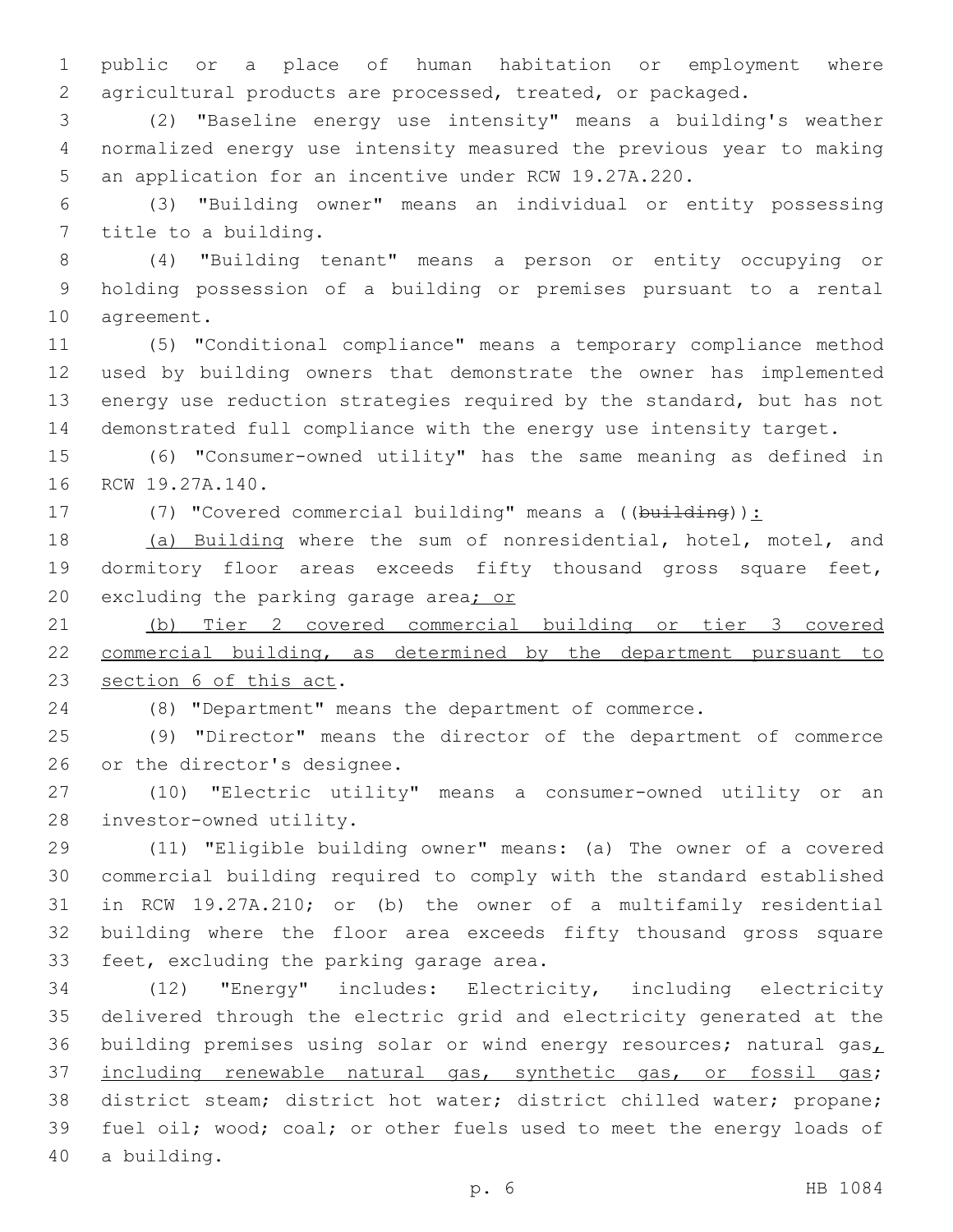(13) "Energy use intensity" means a measurement that normalizes a building's site energy use relative to its size. A building's energy use intensity is calculated by dividing the total net energy consumed in one year by the gross floor area of the building, excluding the parking garage. "Energy use intensity" is reported as a value of thousand British thermal units per square foot per year.

 (14) "Energy use intensity target" means the net energy use intensity of a covered commercial building that has been established for the purposes of complying with the standard established under RCW 10 19.27A.210.

 (15) "Gas company" includes every corporation, company, association, joint stock association, partnership, and person, their lessees, trustees, or receiver appointed by any court whatsoever, and 14 every city or town owning, controlling, operating, or managing any 15 gas plant within this state.

 (16) "Greenhouse gas" includes carbon dioxide, methane, nitrous oxide, hydrofluorocarbons, perfluorocarbons, and sulfur hexafluoride.

 (17)(a) "Gross floor area" means the total number of square feet measured between the exterior surfaces of the enclosing fixed walls of a building, including all supporting functions such as offices, lobbies, restrooms, equipment storage areas, mechanical rooms, break 22 rooms, and elevator shafts.

(b) "Gross floor area" does not include outside bays or docks.

 (18) "Investor-owned utility" means a company owned by investors, that meets one of the definitions of RCW 80.04.010, and that is engaged in distributing electricity to more than one retail electric 27 customer in the state.

 (19) "Multifamily residential building" means a building containing sleeping units or more than two dwelling units where 30 occupants are primarily permanent in nature.

 (20) "Net energy use" means the sum of metered and bulk fuel energy entering the building, minus the sum of metered energy leaving 33 the building.

 (21) "Qualifying utility" means a consumer-owned or investor- owned gas or electric utility that serves more than twenty-five 36 thousand customers in the state of Washington.

 (22) "Savings-to-investment ratio" means the ratio of the total present value savings to the total present value costs of a bundle of an energy or water conservation measure estimated over the projected useful life of each measure. The numerator of the ratio is the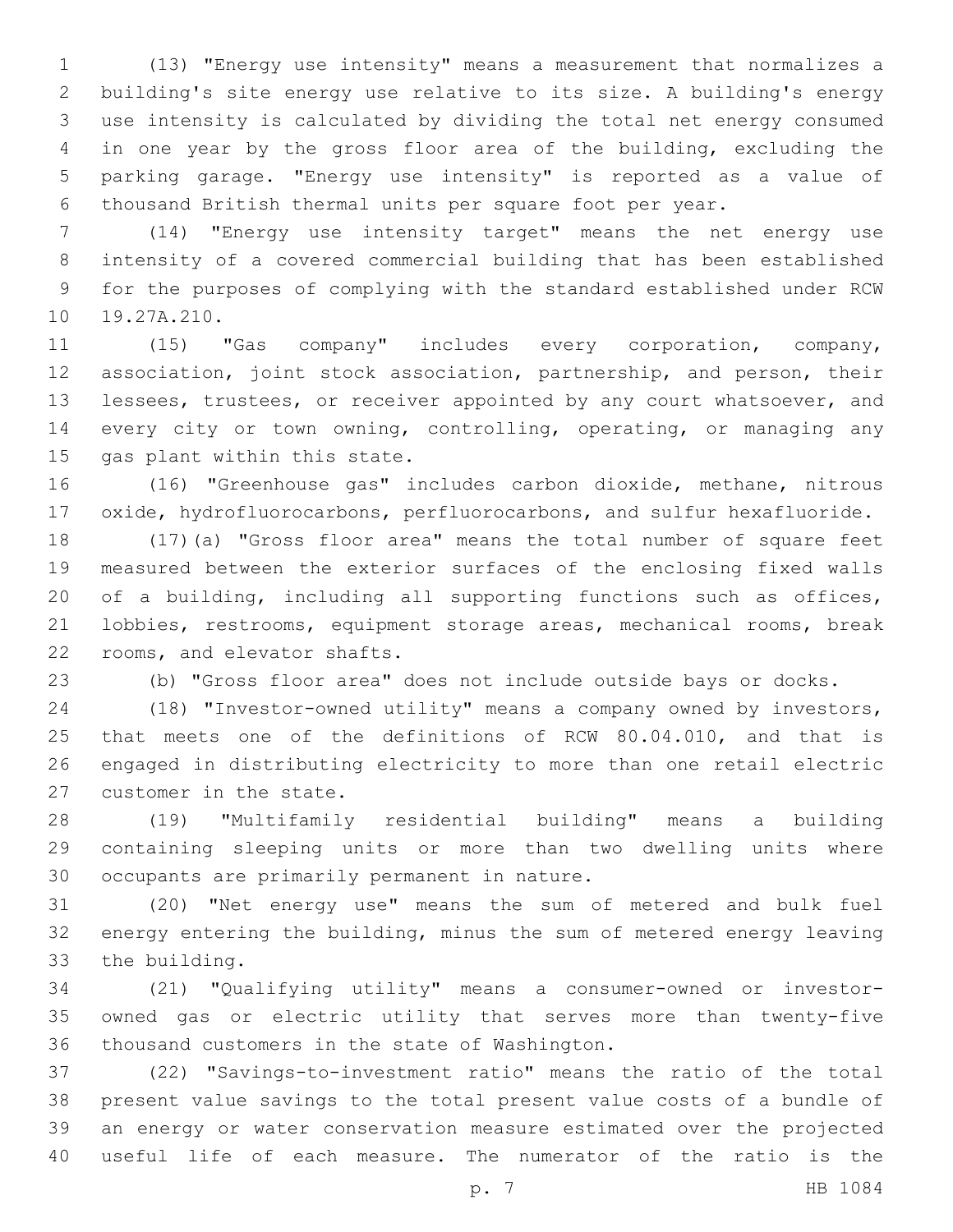present value of net savings in energy or water and nonfuel or nonwater operation and maintenance costs attributable to the proposed energy or water conservation measure. The denominator of the ratio is the present value of the net increase in investment and replacement costs less salvage value attributable to the proposed energy or water 6 conservation measure.

 (23) "Standard" means the state energy performance standard for covered commercial buildings established under RCW 19.27A.210.

 (24) "Thermal energy company" has the same meaning as defined in 10 RCW 80.04.550.

 (25) "Tier 2 covered commercial building" means a building where 12 the sum of nonresidential, hotel, motel, and dormitory floor areas 13 exceeds 25,000 gross square feet, excluding the parking garage area, but does not exceed 50,000 gross square feet.

 (26) "Tier 3 covered commercial building" means a building where 16 the sum of nonresidential, hotel, motel, and dormitory floor areas 17 exceeds 10,000 gross square feet, excluding the parking garage area, 18 but does not exceed 25,000 gross square feet.

 (27) "Weather normalized" means a method for modifying the measured building energy use in a specific weather year to energy use 21 under normal weather conditions.

 NEW SECTION. **Sec. 6.** A new section is added to chapter 19.27A 23 RCW to read as follows:

 (1)(a) By November 1, 2021, the department must adopt by rule a state energy management and benchmarking requirement for tier 2 covered commercial buildings and tier 3 covered commercial buildings.

 (b) In establishing the requirements under (a) of this subsection, the department must adopt requirements for building owner implementation based on sections 5, 6, and 7 of ANSI/ASHRAE/IES standard 100-2018, including reporting and administrative procedures.

 (c) The department is authorized to impose an administrative penalty upon a building owner for failing to submit documentation demonstrating compliance with the requirements of this section. Administrative penalties collected under this section must be deposited into the low-income weatherization and structural rehabilitation assistance account created in RCW 70A.35.030.

 (2) By July 1, 2023, the department must provide the owners of tier 2 covered commercial buildings with notification of 39 requirements.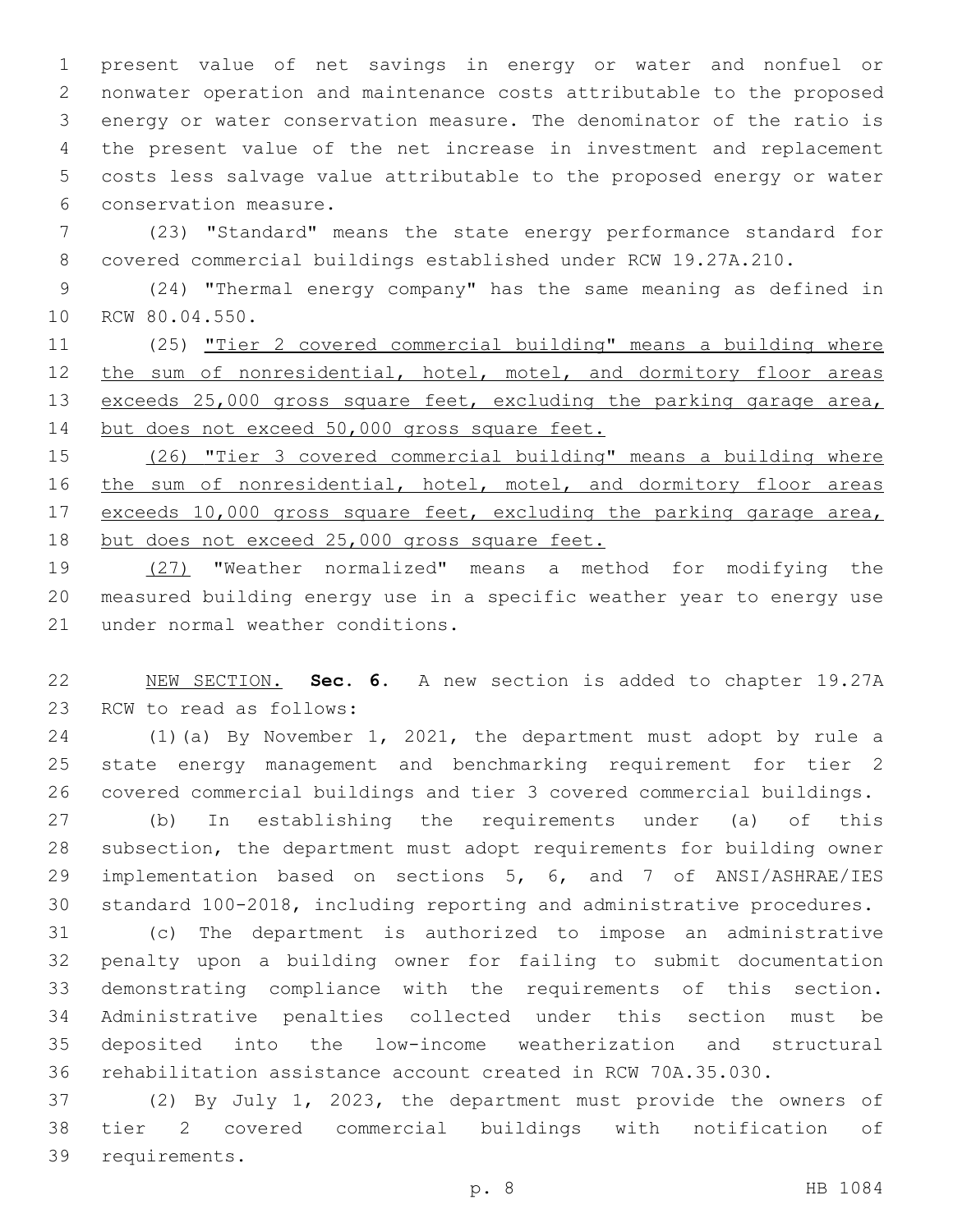(3) By July 1, 2024, the department must provide the owners of tier 3 covered commercial buildings with notification of 3 requirements.

 (4) The owner of a tier 2 or tier 3 covered commercial building must report the building owner's compliance with the requirements to the department in accordance with the schedule established under subsection (5) of this section and every five years thereafter. For each reporting date, the building owner must submit documentation to demonstrate that they have developed and implemented the procedures of sections 5, 6, and 7 of ANSI/ASHRAE/IES standard 100-2018 as 11 modified by the department by rule.

 (5) By July 1, 2025, tier 2 covered commercial building owners shall submit reports to the department as required by the rules adopted in subsection (1) of this section. By July 1, 2026, tier 3 covered commercial building owners shall submit reports to the department as required by the rules adopted in subsection (1) of this 17 section.

 (6) By July 1, 2027, the department shall evaluate benchmarking data to determine energy use averages by building type. The department shall submit a report to the legislature and the governor's office by October 1, 2027, with recommendations for building performance standards for tier 2 and tier 3 covered commercial buildings. The department is authorized to adopt rules for inclusion of tier 2 and tier 3 covered commercial buildings in the state energy performance standard created in RCW 19.27A.210 starting 26 in 2029.

 **Sec. 7.** RCW 80.28.074 and 1988 c 166 s 1 are each amended to read as follows:28

The legislature declares it is the policy of the state to:

 (1) ((Preserve affordable natural gas and electric services to 31 the residents of the state;

32  $(2)$ )) Maintain and advance the efficiency, affordability, and availability of ((natural gas and electric)) energy services to the 34 residents of the state of Washington;

35  $((+3+))$   $(2)$  Ensure that customers pay only reasonable charges for 36 ((natural gas and electric)) energy services;

37 (((4))) (3) Permit flexible pricing of ((natural gas and 38 electrie)) energy services;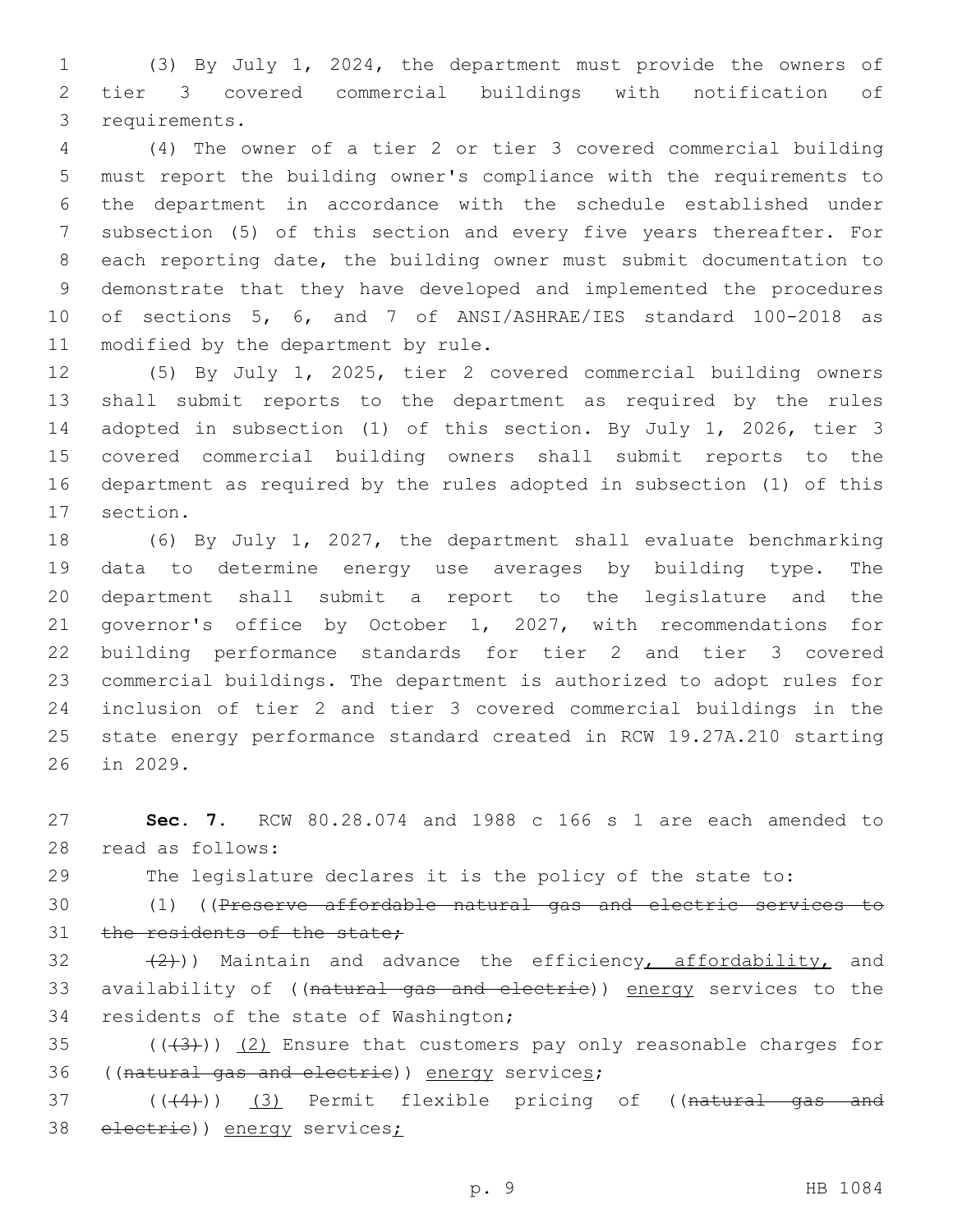(4) Limit and reduce the use of fossil fuels for space and water

2 heating and advance the use of high-efficiency electric equipment.

 **Sec. 8.** RCW 80.28.110 and 2011 c 214 s 20 are each amended to 4 read as follows:

5 Every ( $(qas$  company<sub>r</sub>)) electrical company, wastewater company, or 6 water company, engaged in the sale and distribution of  $((\frac{1}{\sqrt{2\pi}})^n)$  electricity or water or the provision of wastewater company services, shall, upon reasonable notice, furnish to all persons and corporations who may apply therefor and be reasonably entitled thereto, suitable facilities for furnishing and furnish all available 11 ( $(qas<sub>r</sub>)$ ) electricity, wastewater company services, and water as demanded, except that a water company may not furnish water contrary to the provisions of water system plans approved under chapter 43.20 14 or ((70.116)) 70A.100 RCW and wastewater companies may not provide services contrary to the approved general sewer plan.

 **Sec. 9.** RCW 80.28.190 and 2003 c 53 s 383 are each amended to 17 read as follows:

 (1) No gas company shall, after January 1, 1956, operate in this state any gas plant for hire without first having obtained from the commission under the provisions of this chapter a certificate declaring that public convenience and necessity requires or will require such operation and setting forth the area or areas within 23 which service is to be rendered; but a certificate shall be granted where it appears to the satisfaction of the commission that such gas company was actually operating in good faith, within the confines of the area for which such certificate shall be sought, on June 8, 1955. Any right, privilege, certificate held, owned or obtained by a gas company may be sold, assigned, leased, transferred or inherited as other property, only upon authorization by the commission. The commission shall have power, after hearing, when the applicant requests a certificate to render service in an area already served by a certificate holder under this chapter only when the existing gas company or companies serving such area will not provide the same to the satisfaction of the commission and in all other cases, with or without hearing, to issue the certificate as prayed for; or for good cause shown to refuse to issue same, or to issue it for the partial exercise only of the privilege sought, and may attach to the exercise of the rights granted by the certificate such terms and conditions

p. 10 HB 1084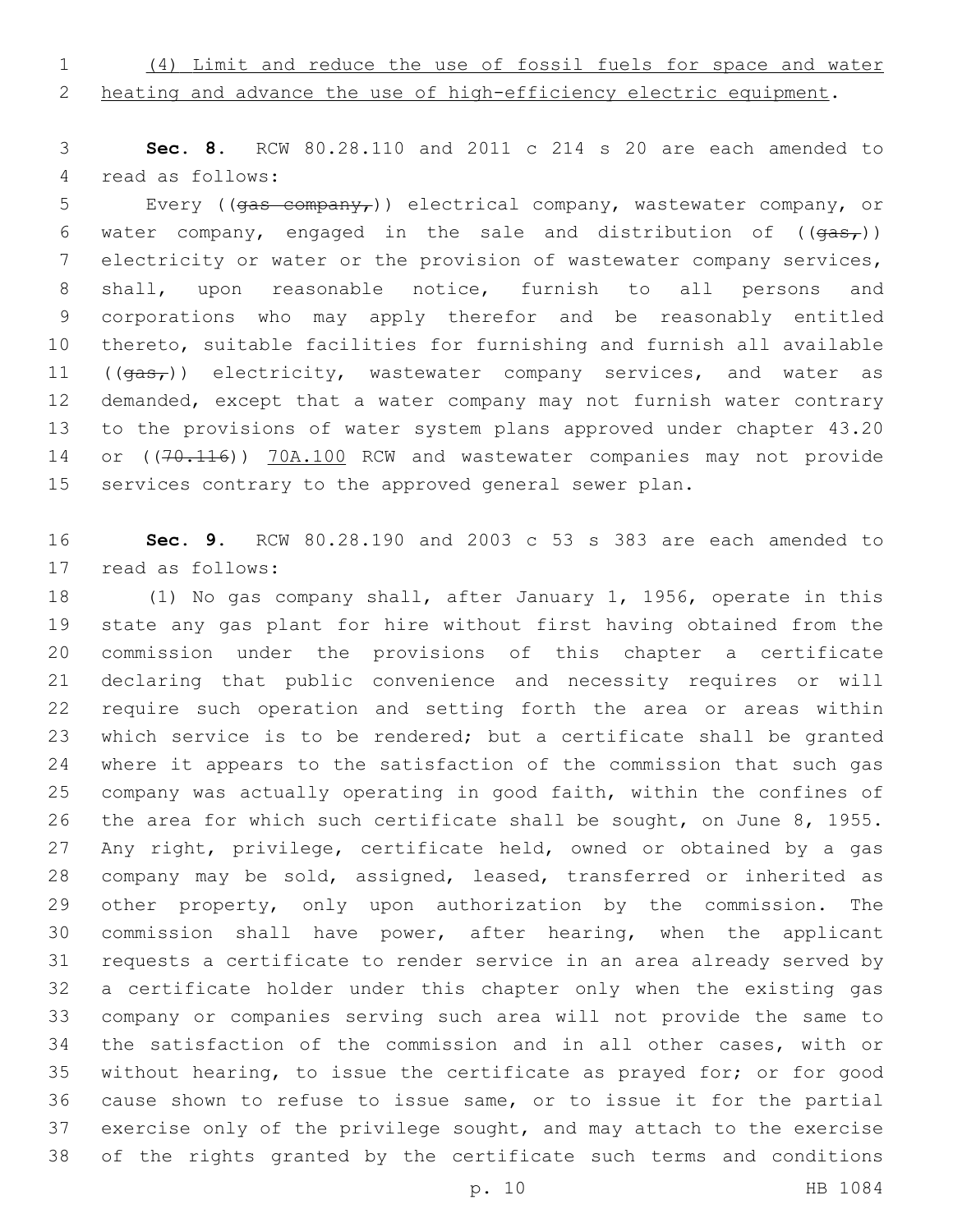as, in its judgment, the public convenience and necessity may 2 require.

 (2) A gas company may not offer new service to any customer located outside of the area authorized in its approved certificate of public convenience and necessity as of July 1, 2021.

 (3) The commission may, at any time, by its order duly entered after a hearing had upon notice to the holder of any certificate hereunder, and an opportunity to such holder to be heard, at which it shall be proven that such holder willfully violates or refuses to 10 observe any of its proper orders, rules or regulations, suspend, revoke, alter or amend any certificate issued under the provisions of this section, but the holder of such certificate shall have all the rights of rehearing, review and appeal as to such order of the 14 commission as is provided herein.

 $((+3+))$   $(4)$  In all respects in which the commission has power and authority under this chapter applications and complaints may be made and filed with it, process issued, hearings held, opinions, orders and decisions made and filed, petitions for rehearing filed and acted upon, and petitions for writs of review to the superior court filed therewith, appeals or mandate filed with the supreme court or the court of appeals of this state considered and disposed of by such courts in the manner, under the conditions, and subject to the limitations and with the effect specified in the Washington utilities 24 and transportation commission laws of this state.

 ( $(44)$ )) (5) Every officer, agent, or employee of any corporation, and every other person who violates or fails to comply with, or who procures, aids or abets in the violation of any of the provisions of 28 this section or who fails to obey, observe or comply with any order, decision, rule or regulation, directive, demand or requirements, or any provision of this section, is guilty of a gross misdemeanor.

31 (( $(45)$ )) (6) Neither this section, RCW 80.28.200, ( $(80.28.210)$ ) nor any provisions thereof shall apply or be construed to apply to commerce with foreign nations or commerce among the several states of this union except insofar as the same may be permitted under the provisions of the Constitution of the United States and acts of 36 congress.

 $(1 + 6)$  (( $(6)$ )) (7) The commission shall collect the following miscellaneous fees from gas companies: Application for a certificate of public convenience and necessity or to amend a certificate, twenty-five dollars; application to sell, lease, mortgage or transfer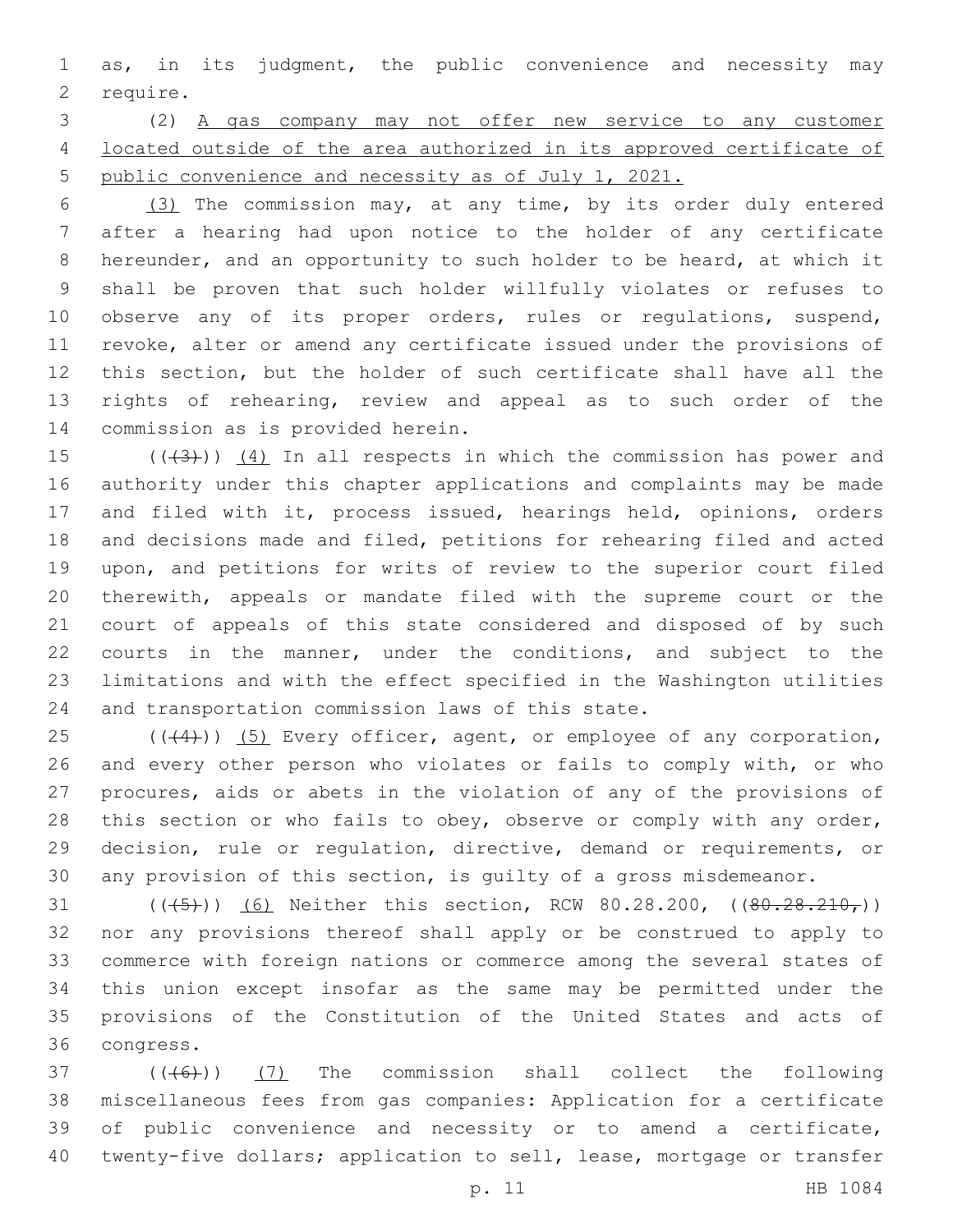a certificate of public convenience and necessity or any interest 2 therein, ten dollars.

 **Sec. 10.** RCW 80.28.005 and 1994 c 268 s 1 are each amended to 4 read as follows:

 ((Unless the context clearly requires otherwise, the)) The definitions in this section apply throughout this chapter unless the 7 context clearly requires otherwise.

 (1) "Bondable conservation investment" means all expenditures made by electrical, gas, or water companies with respect to energy or water conservation measures and services intended to improve the efficiency of electricity, gas, or water end use, including related 12 carrying costs if:

 (a) The conservation measures and services do not produce assets that would be bondable utility property under the general utility 15 mortgage of the electrical, gas, or water company;

 (b) The commission has determined that the expenditures were incurred in conformance with the terms and conditions of a conservation service tariff in effect with the commission at the time the costs were incurred, and at the time of such determination the commission finds that the company has proven that the costs were prudent, that the terms and conditions of the financing are reasonable, and that financing under this chapter is more favorable to the customer than other reasonably available alternatives;

 (c) The commission has approved inclusion of the expenditures in 25 rate base and has not ordered that they be currently expensed; and

 (d) The commission has not required that the measures demonstrate that energy savings have persisted at a certain level for a certain period before approving the cost of these investments as bondable 29 conservation investment.

 (2) "Conservation bonds" means bonds, notes, certificates of beneficial interests in trusts, or other evidences of indebtedness or 32 ownership that:

 (a) The commission determines at or before the time of issuance are issued to finance or refinance bondable conservation investment 35 by an electrical, gas or water company; and

 (b) Rely partly or wholly for repayment on conservation investment assets and revenues arising with respect thereto.

 (3) "Conservation investment assets" means the statutory right of 39 an electrical, gas, or water company: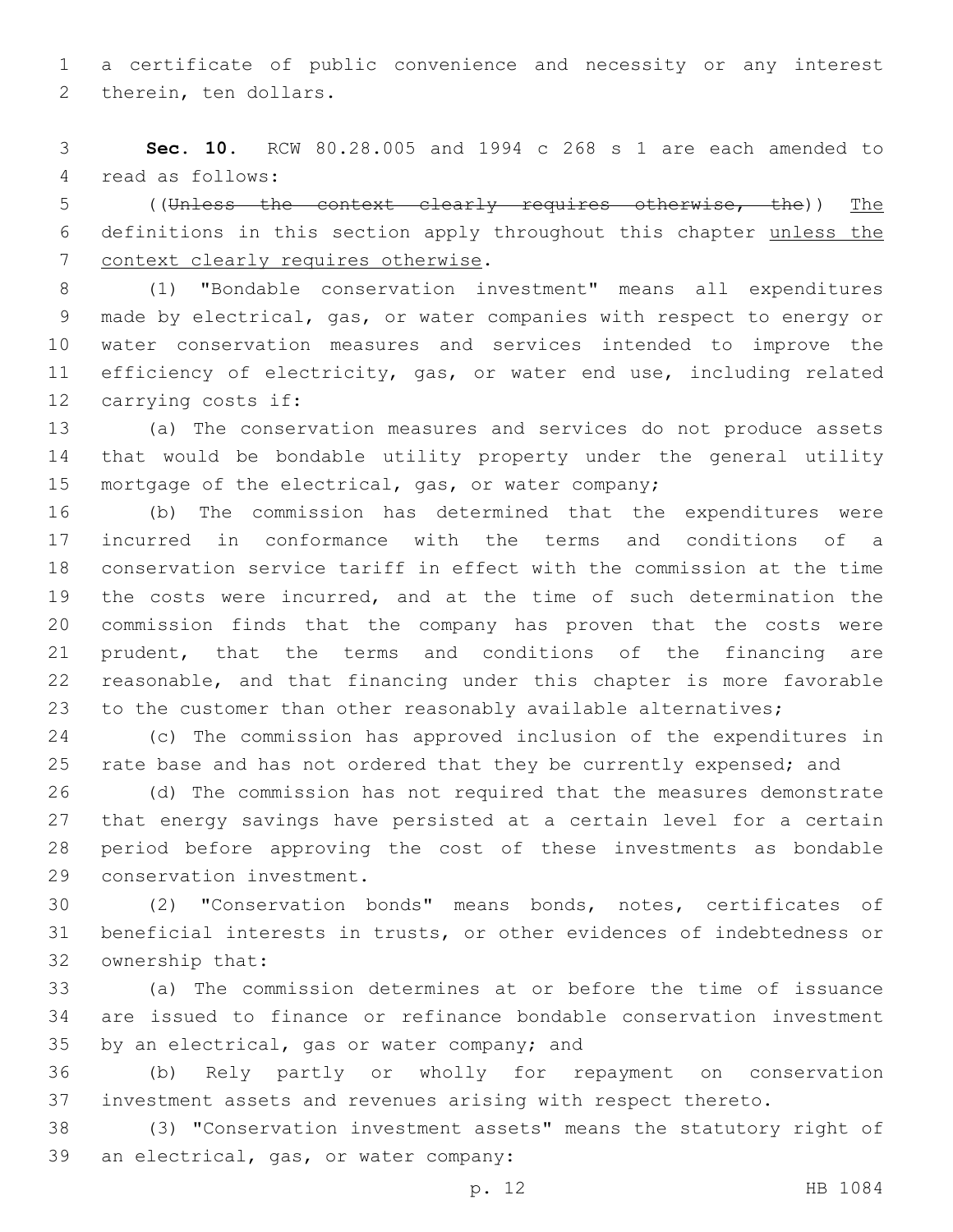(a) To have included in rate base all of its bondable conservation investment and related carrying costs; and

 (b) To receive through rates revenues sufficient to recover the bondable conservation investment and the costs of equity and debt capital associated with it, including, without limitation, the payment of principal, premium, if any, and interest on conservation bonds.7

 (4) "Finance subsidiary" means any corporation, company, association, joint stock association, or trust that is beneficially owned, directly or indirectly, by an electrical, gas, or water company, or in the case of a trust issuing conservation bonds consisting of beneficial interests, for which an electrical, gas, or water company or a subsidiary thereof is the grantor, or an unaffiliated entity formed for the purpose of financing or 15 refinancing approved conservation investment, and that acquires conservation investment assets directly or indirectly from such company in a transaction approved by the commission.

 (5) "Lowest reasonable cost" means the lowest cost mix of 19 resources determined through a detailed and consistent analysis of a wide range of commercially available sources. At a minimum, this 21 analysis must consider resource costs, market-volatility risks, 22 demand-side resource uncertainties, the risks imposed on ratepayers, resource effect on system operations, public policies regarding resource preference adopted by Washington state or the federal 25 government, the cost of risks associated with environmental effects, including the social cost of greenhouse gas emissions as determined by the commission pursuant to RCW 80.28.395, and the need for 28 security of energy supply.

 (6) "Low-income" means a household income as defined by the commission, provided that the definition may not exceed the higher of 80 percent of area median household income or 200 percent of the federal poverty level, adjusted for household size.

 (7) "Overburdened community" has the same meaning as "highly impacted community" as that term is defined in RCW 19.405.020.

 (8) "Transition implementation plan" means a comprehensive plan developed by a gas company and submitted to the commission that evaluates strategies to achieve a reduction in greenhouse gas emissions from the combustion of natural gas, identifies specific actions to meet an emissions reduction target at the lowest 40 reasonable cost for customers, evaluates cost and life-cycle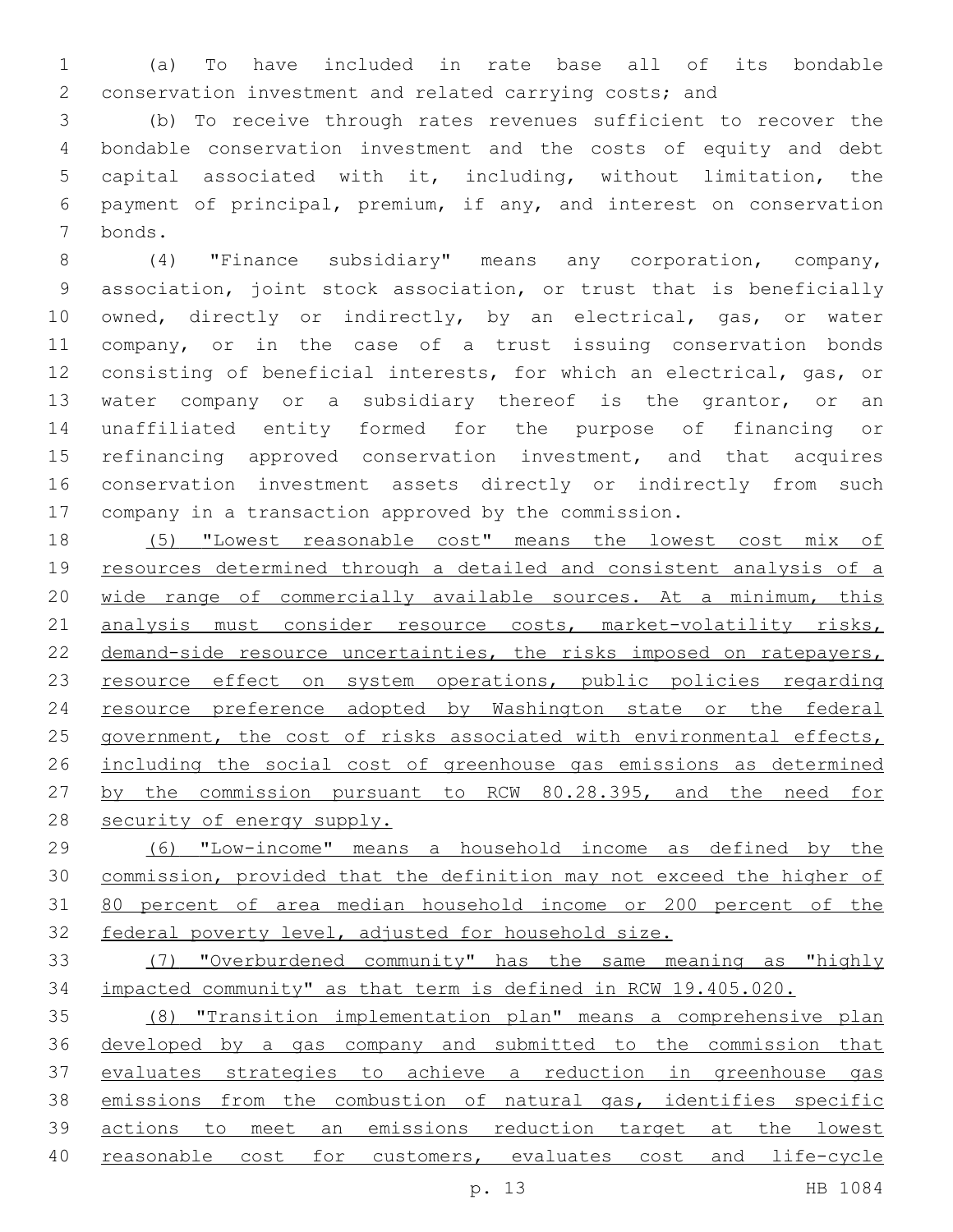emissions associated with alternative pipeline fuels and electric 2 alternatives, and is consistent with the requirements specified in

3 RCW 19.27A.020.

 NEW SECTION. **Sec. 11.** A new section is added to chapter 80.28 5 RCW to read as follows:

 (1)(a) A statewide clean heat standard is established for the purpose of limiting the expansion of the natural gas system for residential and commercial space and water heating, and advancing the use of high-efficiency electric equipment, production and distribution of clean fuels, and the safe and equitable transition of 11 the natural gas system.

 (b) Utilities must ensure an equitable transition of the gas 13 system by:

 (i) Ensuring that the transition does not disproportionately impact low-income households or overburdened communities;

 (ii) Ensuring the equitable distribution of energy and nonenergy benefits, including the reduction of burdens and improvement of indoor air quality, of utility programs and infrastructure to overburdened communities and vulnerable populations. An equitable distribution must be informed by the evaluations in section 14(2) (l) 21 and  $(m)$  of this act;

 (iii) Including provisions for equity and opportunity improvement, including: (A) Employer paid sick leave programs; (B) pay practices in relation to living wage indicators such as the federal poverty level; (C) efforts to evaluate pay equity based on gender identity, race, and other protected status under Washington law; (D) facilitating career development opportunities such as apprenticeship programs, internships, job shadowing, and on-the-job training; and (E) employment assistance and employment barriers for 30 justice affected individuals; and

 (iv) Providing for the just transition of affected workers 32 through layoff avoidance strategies.

 (2) Beginning July 1, 2021, gas company tariff provisions for line extensions for residential and commercial gas service must recover the full cost of the extension from the new customer 36 requesting service.

 (3) By January 1, 2022, and every four years thereafter, each gas company must develop and submit to the commission a transition implementation plan to achieve a reduction in greenhouse gas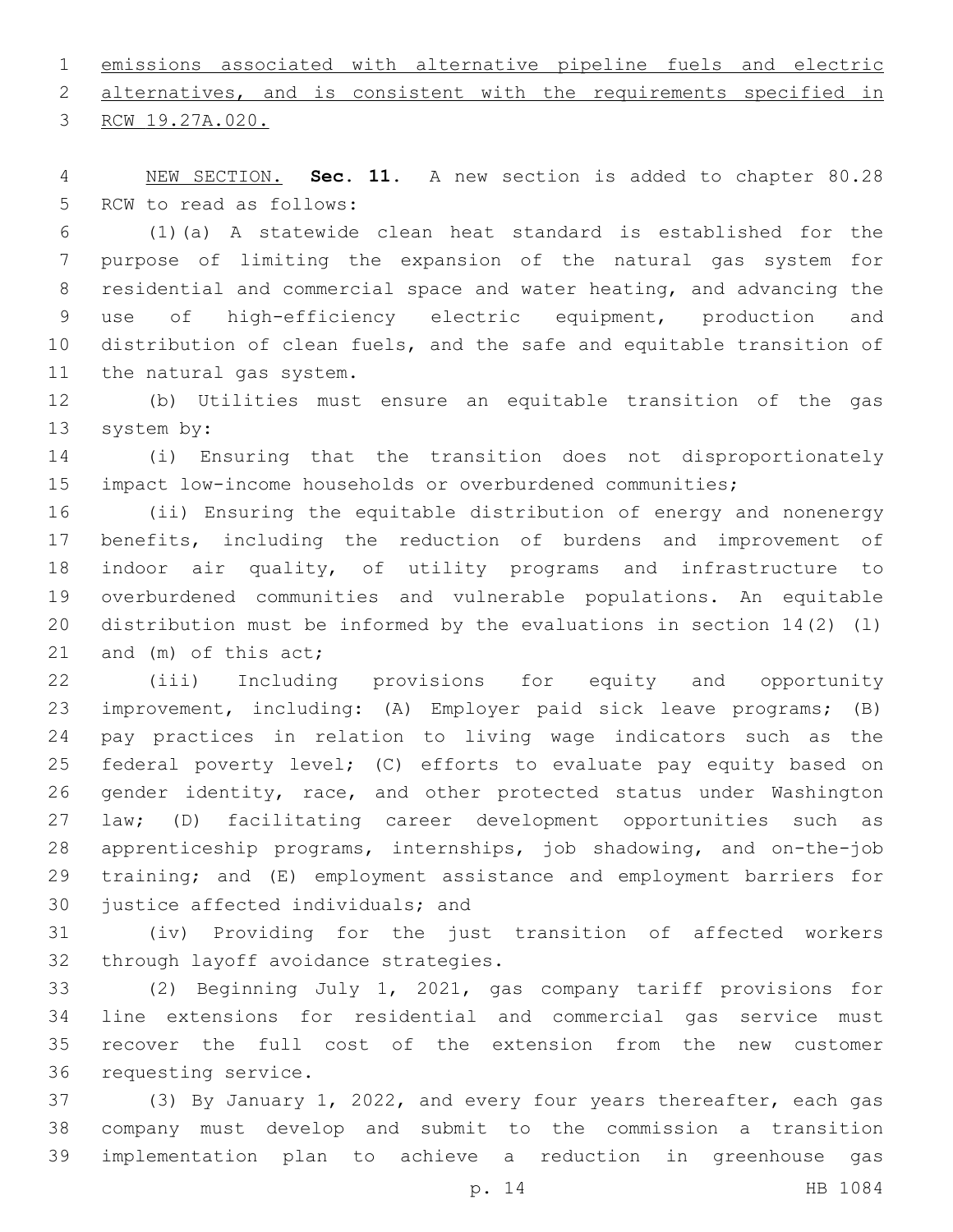emissions, consistent with its proportional obligation under RCW 70A.45.020, resulting from combustion of natural gas sold or 3 delivered by the company.

 (4) A transition implementation plan must evaluate and compare multiple strategies to identify the lowest reasonable cost combination of strategies to achieve the reductions. To meet their required emissions reduction target under subsection (3) of this section, each gas company must include evaluation of the following 9 emissions reduction strategies:

 (a) Measures to increase the efficiency of energy use in residential, industrial, and commercial buildings through building thermal load reduction strategies such as envelope efficiency 13 improvements, hot water conservation, or process load reductions;

 (b) Conversion of existing customers to high-efficiency electric equipment through demographically targeted programs to support an 16 equitable transition;

 (c) Geographically targeted programs to permanently decommission 18 portions of a gas company's distribution systems;

 (d) Reduction of the carbon content of delivered gas by incorporating renewable natural gas, hydrogen, or other low-carbon 21 fuels; and

(e) Expansion of voluntary renewable natural gas programs.

(5) A transition implementation plan must:23

 (a) Identify specific actions to achieve the gas company's share of the statewide obligation in RCW 70A.45.020 and must include an estimate of the costs and benefits resulting from the transition, including the costs and benefits that will accrue to vulnerable populations and overburdened communities. The cost-benefit analysis must incorporate the avoided social cost of greenhouse gas emissions resulting from the use of natural gas as determined by the commission 31 pursuant to RCW 80.28.395;

 (b) Consider recommendations from the latest state energy 33 strategy created under RCW 43.21F.090;

 (c) Identify changes to depreciation schedules or rate design to be consistent with specific actions in the transition implementation 36 plan.

 (6) A transition implementation plan may include projects authorized under RCW 80.28.420 that are anticipated to reduce greenhouse gas emissions from pipelines through the reduction of nonhazardous leaks.40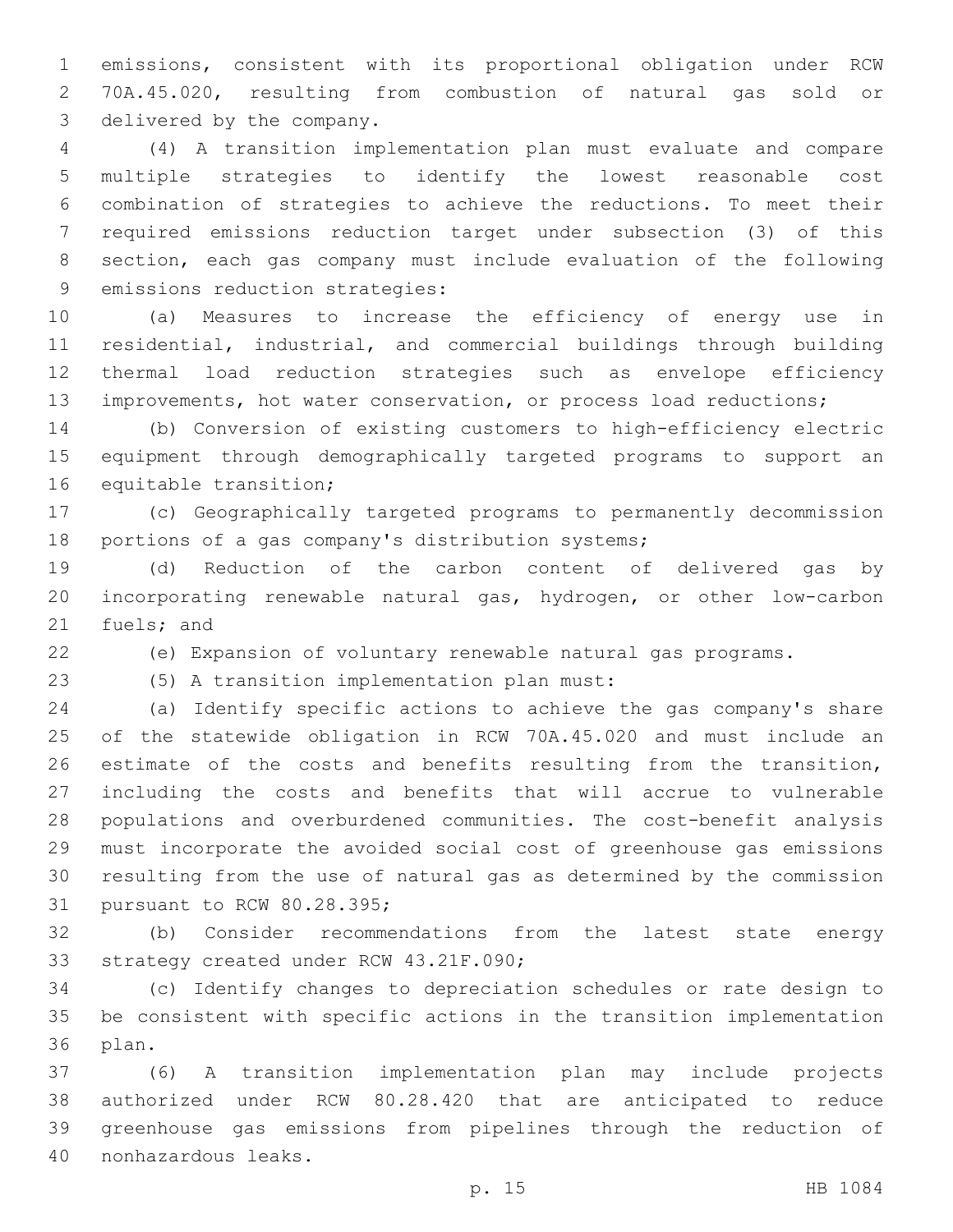(7) Prior to adopting a transition implementation plan, the natural gas company must request the input of any electric utility serving customers in the natural gas company's service area on the 4 development of the plan.

 NEW SECTION. **Sec. 12.** A new section is added to chapter 80.28 6 RCW to read as follows:

 (1) The commission, after a hearing, must by order approve, reject, or approve with conditions a gas company's transition implementation plan. The commission may periodically adjust or expedite timelines if it can be demonstrated that the emission reduction targets under section 11(3) of this act or timelines can be achieved in a manner consistent with the following:

 (a) Maintaining and protecting the safety and reliable operation 14 of the natural gas system; and

 (b) Planning to meet the emission reduction targets under section 16  $11(3)$  of this act at the lowest reasonable cost.

 (2) The commission, in coordination with the department of commerce, must ensure that the transition from fossil natural gas does not disproportionately impact low-income households.

 NEW SECTION. **Sec. 13.** A new section is added to chapter 80.28 21 RCW to read as follows:

 (1) By January 1, 2023, the commission must establish a uniform climate protection surcharge at an amount not to exceed the social cost of greenhouse gas emissions established in RCW 80.28.395.

 (2) Each gas company must implement by tariff the climate protection surcharge applied on a per-therm basis to natural gas delivered to its customers. Sales of renewable natural gas, zero- emission synthetic gas, and renewable hydrogen are exempt from the climate protection surcharge. The funds collected from the climate protection surcharge must be used by each gas company for the following purposes, as approved by the commission:

 (a) Implementing programs approved in its transition implementation plan, as designated in section 11(3) of this act;

 (b) Providing weatherization services, bill credits, or rate assistance to low-income customers, including assistance to offset the impacts of the uniform climate protection surcharge on low-income 37 customers;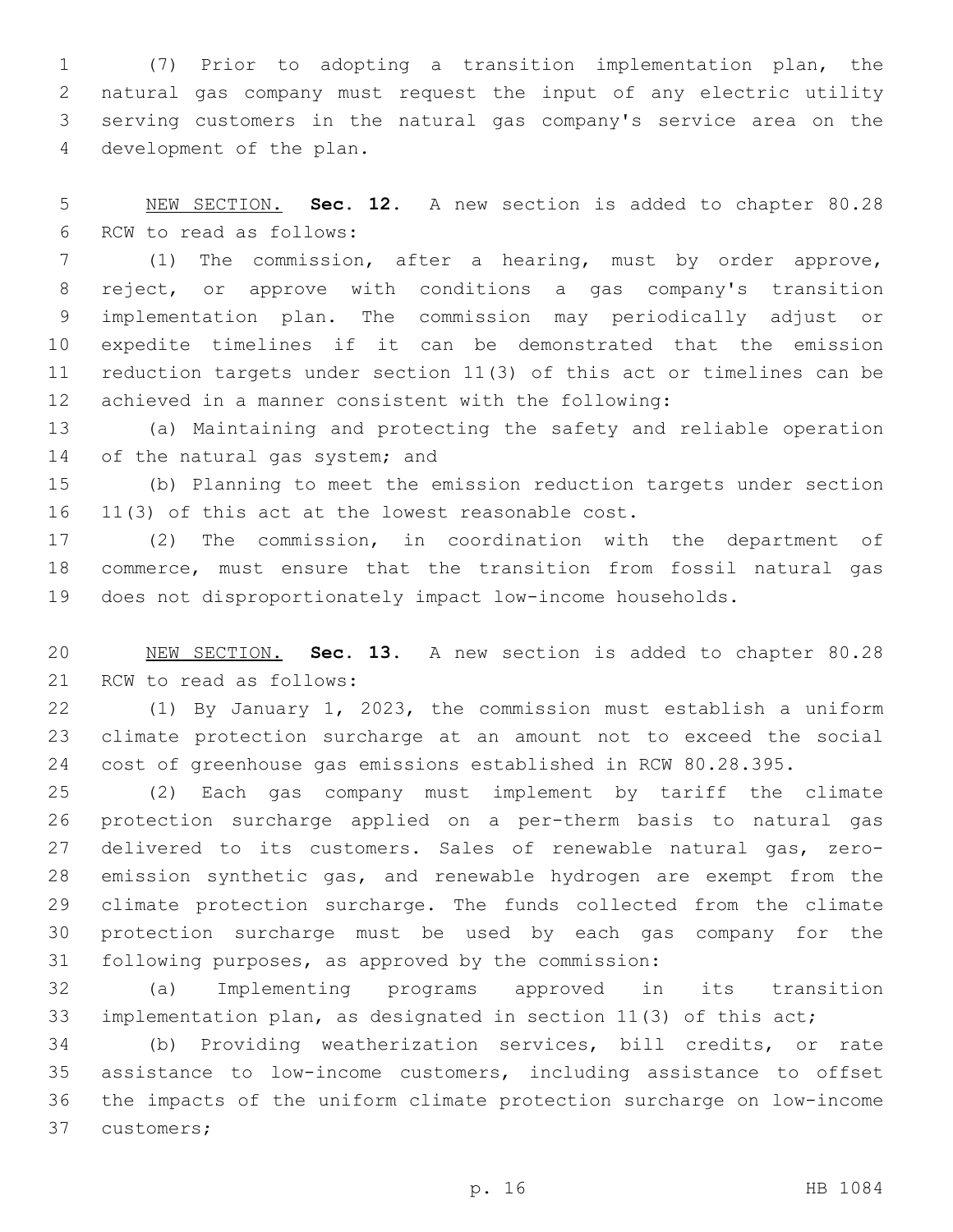(c) Programs to avoid worker dislocation, including ensuring the use of qualified workers in implementing the transition implementation plan, and training programs for workers in the fossil natural gas industry to support skill development;4

 (d) Developing and distributing lower-carbon fuels including, but not limited to, renewable natural gas distributed under a tariff 7 approved under RCW 80.28.385; and

 (e) Ensuring that the transition implementation plan does not disproportionately impact vulnerable populations or overburdened 10 communities.

 (3) Projects or activities funded from the climate protection surcharge must meet high labor standards, including family sustaining wages, providing benefits including health care and pensions, career development opportunities, and maximize access to economic benefits from such projects for local workers and diverse businesses.

 NEW SECTION. **Sec. 14.** A new section is added to chapter 80.28 17 RCW to read as follows:

 (1) Each natural gas utility regulated by the commission has the responsibility to meet system demand with the least cost mix of 20 energy supply, including: Natural gas; renewable fuels; electrification; and conservation. In furtherance of that responsibility, each natural gas utility must develop an integrated 23 resource plan.

(2) At a minimum, integrated resource plans must include:

 (a) A range of forecasts of future natural gas demand in firm and interruptible markets for each customer class that examine the effect of economic forces on the consumption of natural gas and that address 28 changes in the number, type, and efficiency of natural gas end uses;

 (b) An assessment of commercially available conservation, including load management, as well as an assessment of currently employed and new policies and programs needed to obtain the 32 conservation improvements;

 (c) An assessment of conventional and commercially available 34 nonconventional gas supplies;

 (d) An assessment of the impact of the electrification of the 36 building sector;

 (e) An assessment of opportunities for using company-owned or 38 contracted storage;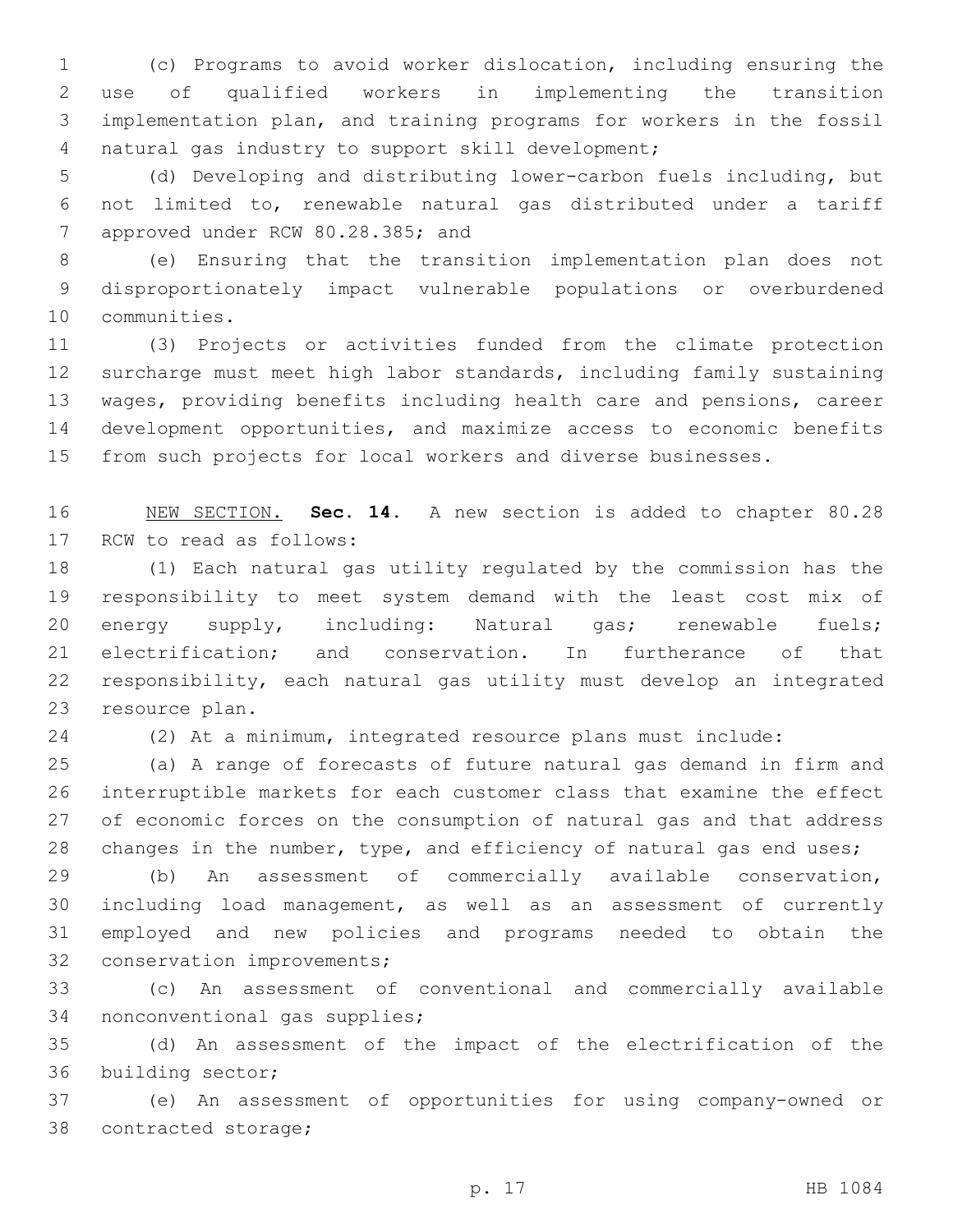(f) An assessment of pipeline transmission capability and 2 reliability;

 (g) A comparative evaluation of the cost of natural gas purchasing strategies, electrification, storage options, delivery resources, and improvements in conservation using a consistent method to calculate cost-effectiveness;6

 (h) The integration of the demand forecasts and resource evaluations into a long-range integrated resource plan, for at least the next ten years, describing the mix of resources that is designated to meet current and future needs at the lowest reasonable 11 cost to the utility and its ratepayers;

 (i) A short-term plan outlining the specific actions to be taken by the utility in implementing the long-range integrated resource plan during each of the three years following submission;

 (j) A report on the utility's progress towards implementing the recommendations contained in its previously filed plan;

(k) An assessment of current conditions, including:

 (i) The economic, public health, and environmental conditions within the utility's service territory. These conditions are not restricted to the effects of utility actions, and the analysis must include relevant information from publicly available sources, including the cumulative impact analysis developed by the department 23 of health under RCW 19.405.140;

 (ii) The energy and nonenergy benefits and burdens associated with the utility's infrastructure and programs, including benefits and burdens caused by utility actions outside the utility's service 27 territory;

 (l) An evaluation of disparities in current conditions for overburdened communities and vulnerable populations based on the assessment required by (k)(i) of this subsection; and

 (m) An evaluation of disparities in utility programs and infrastructure for overburdened communities and vulnerable populations based on the assessment required by (k)(ii) of this 34 subsection.

 (3) Beginning September 1, 2021, each natural gas utility must submit a plan within two years after the date on which the previous plan was filed with the commission. Not later than twelve months prior to the due date of a plan, the utility must provide a work plan for informal commission review. The work plan must outline the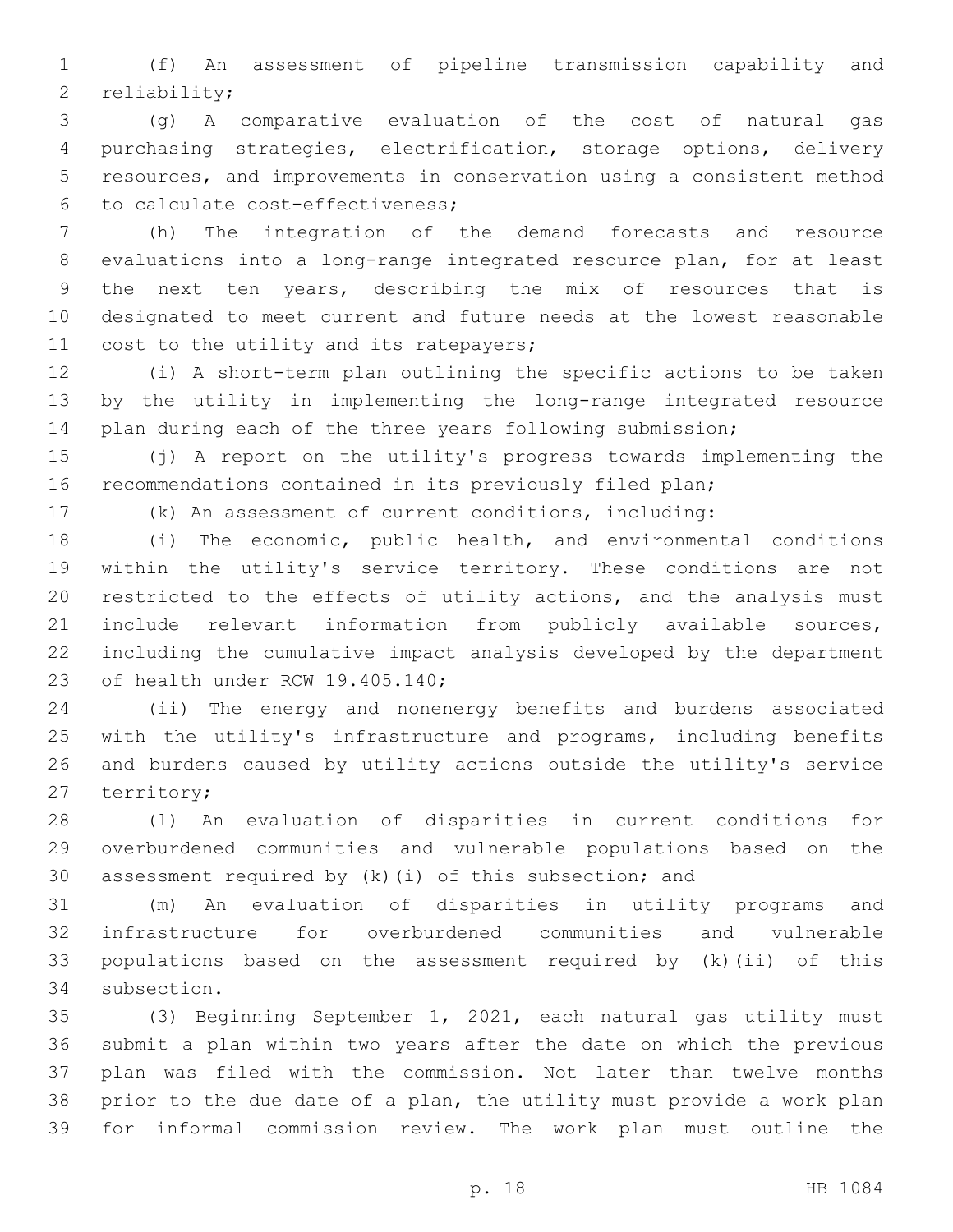content of the integrated resource plan to be developed by the utility and the method for assessing potential resources.

 (4) The work plan must outline the timing and extent of public participation. In addition, the commission must hear comment on the plan at a public hearing scheduled after the utility submits its plan 6 for commission review.

 (5) The commission must consider the information reported in the integrated resource plan when the commission evaluates the performance of the utility in rate and other proceedings.

 **Sec. 15.** RCW 43.21F.055 and 1996 c 186 s 104 are each amended to read as follows:11

 ((The department shall not intervene in any regulatory proceeding before the Washington utilities and transportation commission or proceedings of utilities not regulated by the commission.)) Nothing 15 in this chapter abrogates or diminishes the functions, powers, or duties of the energy facility site evaluation council pursuant to chapter 80.50 RCW, the utilities and transportation commission pursuant to Title 80 RCW, or other state or local agencies 19 established by law.

 ((The department shall avoid duplication of activity with other 21 state agencies and officers and other persons.))

 NEW SECTION. **Sec. 16.** A new section is added to chapter 35.92 23 RCW to read as follows:

 (1) The governing authority of an electric utility formed under this chapter may adopt a beneficial electrification plan that establishes a finding that utility outreach and investment in the electrification of homes and buildings will provide net benefits to the utility. Prior to adopting a beneficial electrification plan, the governing authority must request the input of any natural gas company serving customers in the electric utility's service area on the 31 development of the plan.

 (2) A beneficial electrification plan adopted under subsection (1) of this section must identify options and program schedules for the electrification of various energy end-uses or other energy sources.35

 (3) In adopting a beneficial electrification plan under subsection (1) of this section, the governing authority of an electric utility formed under this chapter must determine that the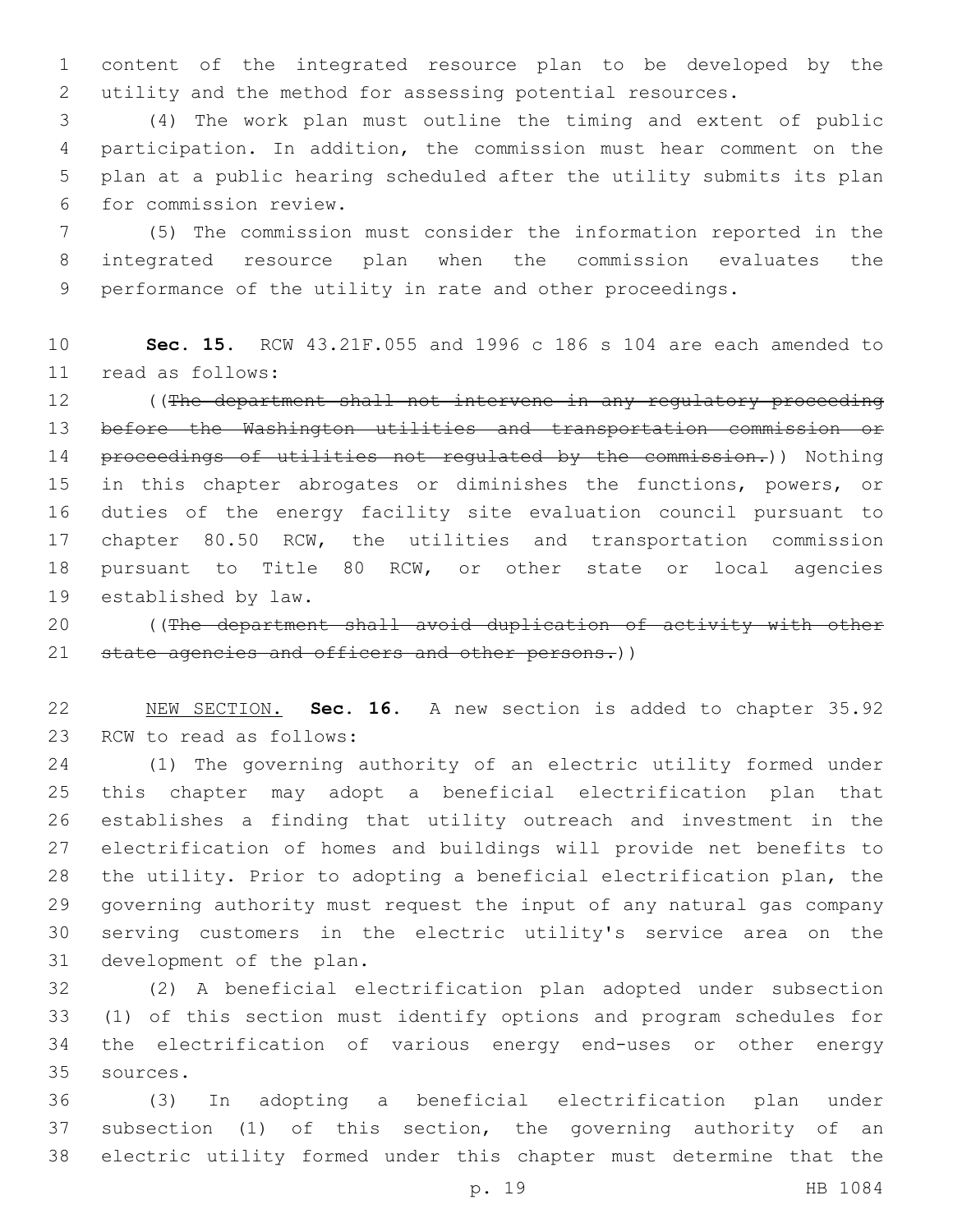sum of the benefits of an electrification option equals or exceeds the sum of its costs. As part of this determination, the governing authority may differentiate the level of benefits and costs accrued to highly impacted communities and vulnerable populations in the electric utility's service area, as those terms are defined in RCW 19.405.020.6

 (a) The benefits of beneficial electrification considered by a governing authority must include, but are not limited to, system impacts, as well as the following:9

 (i) Utility revenue from increased retail load from beneficial 11 electrification;

 (ii) Distribution system efficiencies resulting from demand response or other load management opportunities, including direct control and dynamic pricing, associated with the increased retail 15 load;

16 (iii) System reliability improvements;

 (iv) The opportunity for indoor and outdoor air quality benefits to existing utility customers and customers from projects constructed 19 after the effective date of this section;

 (v) The opportunity for greenhouse gas emissions reductions from existing utility customers and customers from projects constructed after the effective date of this section, consistent with the emission reduction targets recommended by the department of ecology 24 under RCW 70A.45.020; and

(vi) Other benefits identified by the governing authority.

 (b) The costs of beneficial electrification considered by a governing authority must include, but are not limited to:

 (i) The electricity, which must be demonstrated to have, during the life cycle of the electric appliance, a lower greenhouse gas emissions profile than direct-use natural gas, or any other resources used to serve or offset the increased retail load from beneficial 32 electrification:

 (ii) Any upgrades to the utility's distribution system or load management practices and equipment made necessary by the increased 35 retail load; and

 (iii) The cost of the incentive, advertising, or other inducements used to encourage customers to electrify an energy end-38 use currently served by a different fuel source.

 (4) An electric utility formed under this chapter may, upon making a determination in accordance with subsection (1) of this

p. 20 HB 1084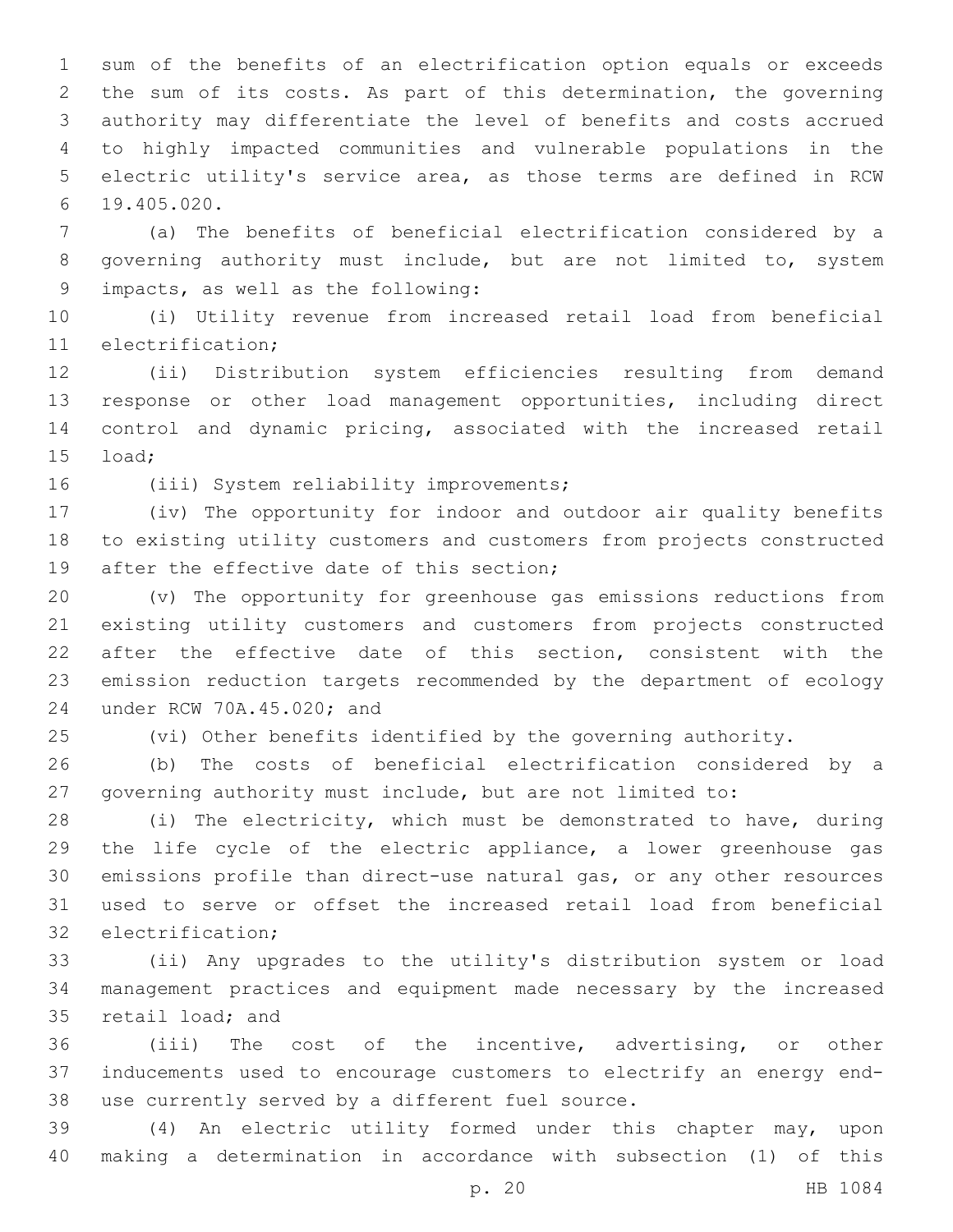section, offer incentives and other programs to accelerate the beneficial electrification of homes and buildings for its customers, including the promotion of electrically powered equipment, advertising beneficial electrification programs and projects, educational programs, and customer incentives or rebates. An electric utility offering such incentives and other programs must, when practical, prioritize service to highly impacted communities in the electric utility's service area, as that term is defined in RCW 19.405.020.9

 (5) For the purposes of this section, "beneficial electrification" means electrification of an energy end-use in a way that provides a net benefit to the utility consistent with subsection 13 (3) of this section.

 (6) Nothing in this section limits the existing authority of an electric utility formed under this chapter to offer incentives and other programs to accelerate the electrification of homes and buildings for its customers if such electrification is in the direct 18 economic interest of the electric utility.

 NEW SECTION. **Sec. 17.** A new section is added to chapter 54.16 20 RCW to read as follows:

 (1) The commission of a public utility district may adopt a beneficial electrification plan that establishes a finding that outreach and investment in the electrification of homes and buildings will provide net benefits to the utility. Prior to adopting a beneficial electrification plan, the commission of a public utility district must request the input of any natural gas company serving customers in the public utility district's service area on the 28 development of the plan.

 (2) A beneficial electrification plan adopted under subsection (1) of this section must identify options and program schedules for the electrification of various energy end-uses or other energy 32 sources.

 (3) In adopting a beneficial electrification plan under subsection (1) of this section, the commission of a public utility district must determine that the sum of the benefits of an electrification option equals or exceeds the sum of its costs. As part of this determination, the commission may differentiate the level of benefits and costs accrued to highly impacted communities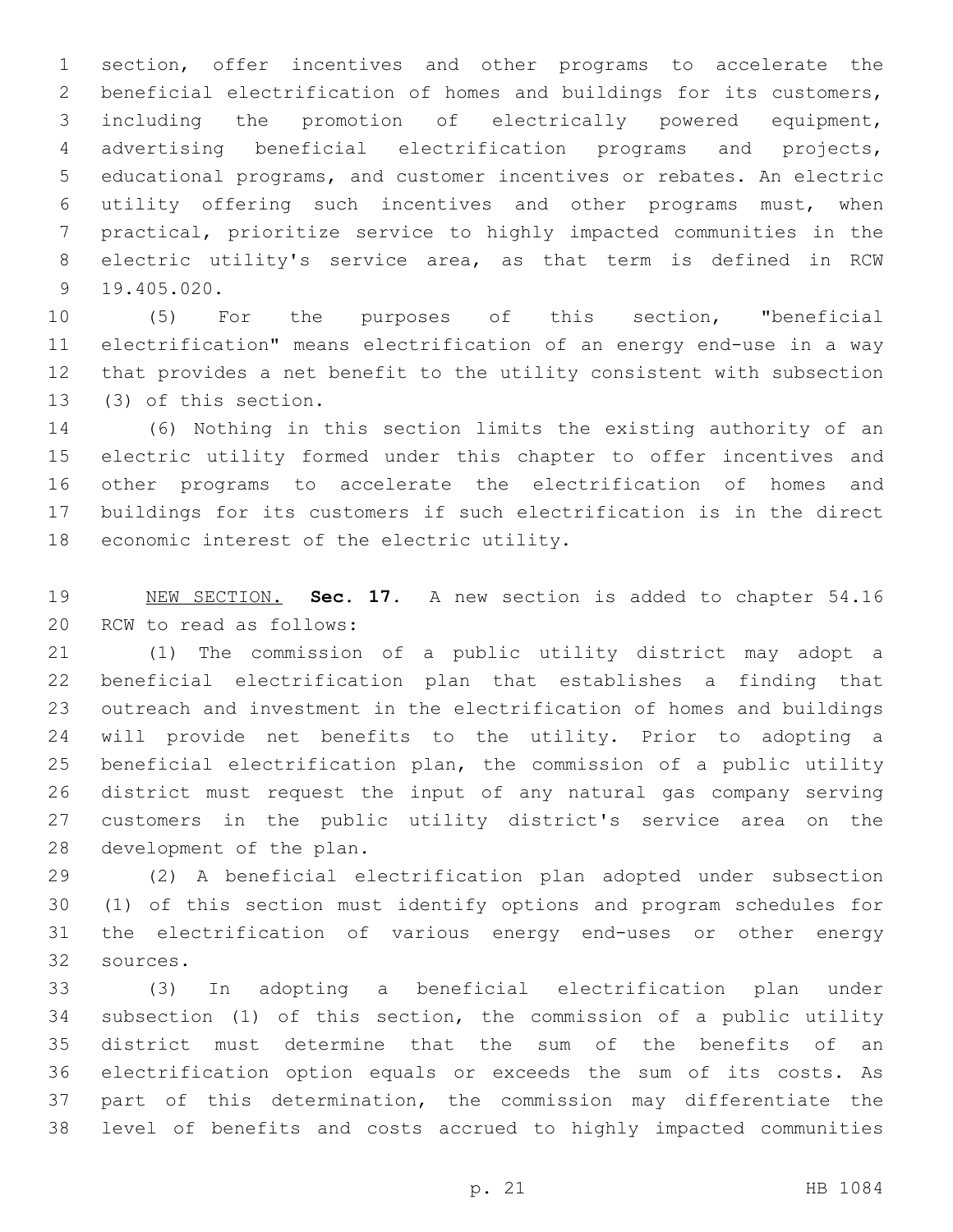and vulnerable populations in the public utility district's service area, as those terms are defined in RCW 19.405.020.

 (a) The benefits of beneficial electrification considered by a commission must include, but are not limited to, system impacts, as 5 well as the following:

 (i) Utility revenue from increased retail load from beneficial 7 electrification;

 (ii) Distribution system efficiencies resulting from demand response or other load management opportunities, including direct control and dynamic pricing, associated with the increased retail 11 load;

12 (iii) System reliability improvements;

 (iv) The opportunity for indoor and outdoor air quality benefits to existing utility customers and customers from projects constructed 15 after the effective date of this section;

 (v) The opportunity for greenhouse gas emissions reductions from existing utility customers and customers from projects constructed after the effective date of this section, consistent with the emission reduction targets recommended by the department of ecology 20 under RCW 70A.45.020; and

 (vi) Other benefits identified by the commission of the public 22 utility district.

 (b) The costs of beneficial electrification considered by a 24 commission must include, but are not limited to:

 (i) The electricity, which must be demonstrated to have, during the life cycle of the electric equipment, a lower greenhouse gas emissions profile than direct-use natural gas, or any other resources used to serve or offset the increased retail load from beneficial 29 electrification;

 (ii) Any upgrades to the utility's distribution system or load management practices and equipment made necessary by the increased 32 retail load; and

 (iii) The cost of the incentive, advertising, or other inducements used to encourage customers to electrify an energy end-35 use currently served by a different fuel source.

 (4) A public utility district may, upon making a determination in accordance with subsection (1) of this section, offer incentives and other programs to accelerate the beneficial electrification of homes and buildings for its customers, including the promotion of electrically powered equipment, advertising beneficial

p. 22 HB 1084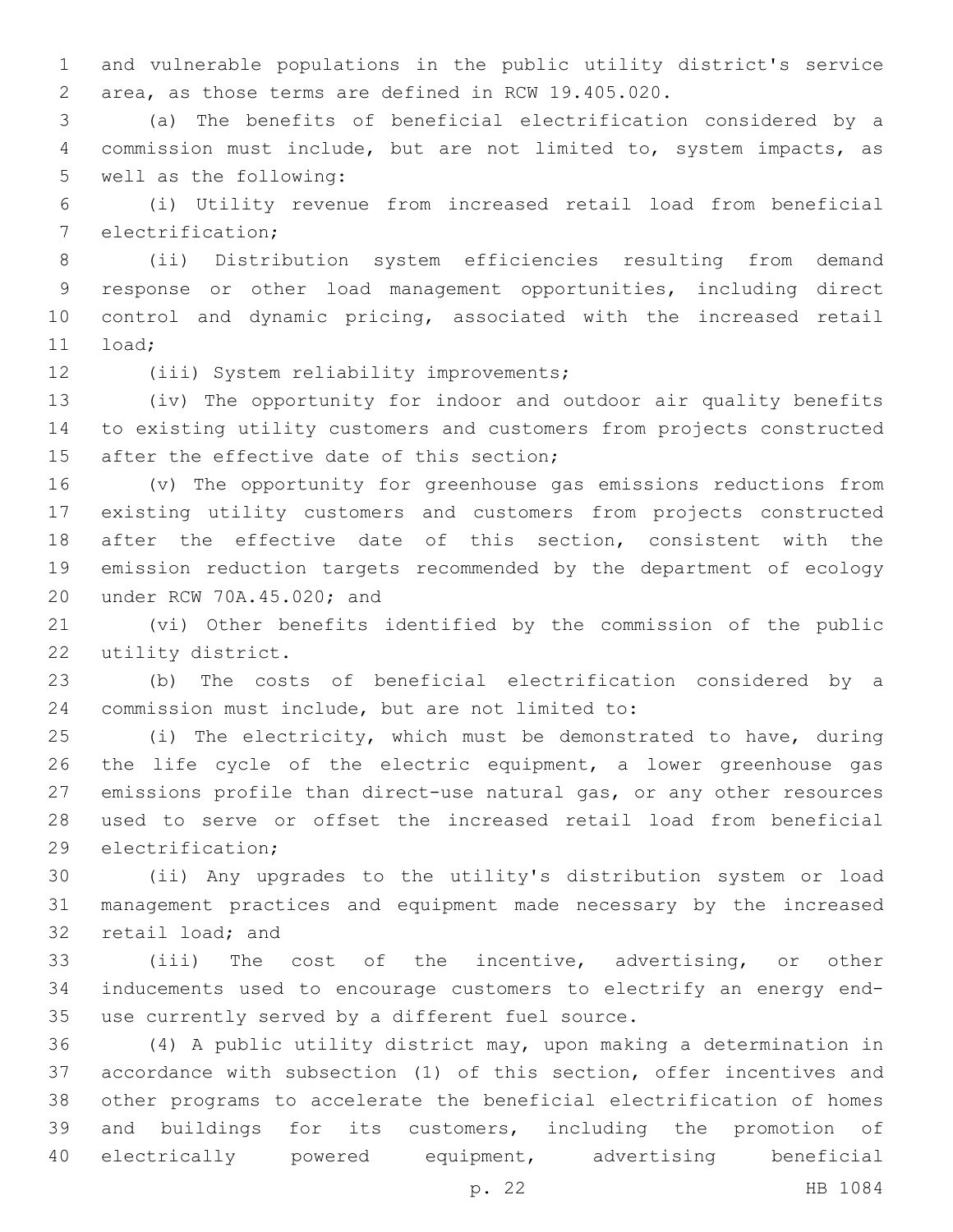electrification programs and projects, educational programs, and customer incentives or rebates. A public utility district offering such incentives and other programs must, when practical, prioritize service to highly impacted communities in the public utility district's service area, as that term is defined in RCW 19.405.020.

 (5) For the purposes of this section, "beneficial electrification" means electrification of an energy end-use in a way that provides a net benefit to the utility consistent with subsection 9 (3) of this section.

 (6) Nothing in this section limits the existing authority of the commission of a public utility district to offer incentives and other programs to accelerate the electrification of homes and buildings for its customers if, over the life of the electrification incentive or program, such electrification is in the direct economic interest of 15 the public utility district.

 **Sec. 18.** 2007 c 349 s 1 (uncodified) is amended to read as follows:17

 The legislature finds and declares that greenhouse gases offset 19 contracts, credits, and other greenhouse gases mitigation efforts, including beneficial electrification, are a recognized utility purpose that confers a direct benefit on the utility's ratepayers. 22 The legislature declares that ((section 2 of this act)) RCW 35.92.430 is intended to reverse the result of *Okeson v. City of Seattle*  (January 18, 2007), by expressly granting municipal utilities the statutory authority to engage in mitigation activities to offset 26 their utility's impact on the environment.

 **Sec. 19.** RCW 35.92.430 and 2007 c 349 s 2 are each amended to 28 read as follows:

 (1) A city or town authorized to acquire and operate utilities for the purpose of furnishing the city or town and its inhabitants and other persons with water, with electricity for lighting and other purposes, or with service from sewerage, stormwater, surface water, or solid waste handling facilities, may develop and make publicly available a plan to reduce its greenhouse ((gases)) gas emissions or achieve no-net emissions from all sources of greenhouse gases that the utility owns, leases, uses, contracts for, or otherwise controls.

 (2) A city or town authorized to acquire and operate utilities for the purpose of furnishing the city or town and its inhabitants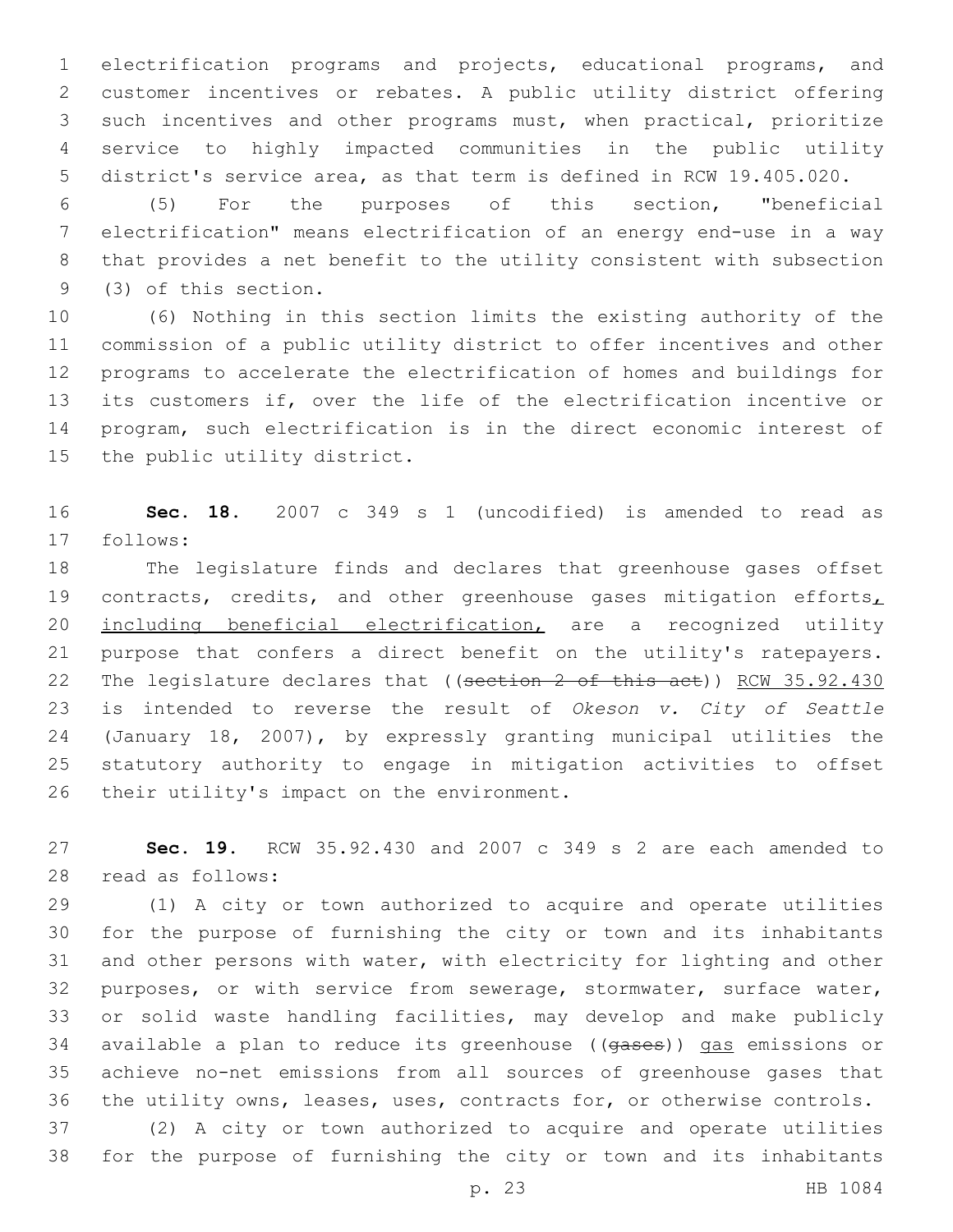and other persons with water, with electricity for lighting and other purposes, or with service from sewerage, stormwater, surface water, or solid waste handling facilities, may, as part of its utility operation, mitigate the environmental impacts, such as greenhouse ((gases)) gas emissions, of its operation, including any power purchases. The mitigation may include, but is not limited to, those greenhouse gases mitigation mechanisms recognized by independent, qualified organizations with proven experience in emissions mitigation activities. Mitigation mechanisms may include the purchase, trade, and banking of greenhouse gases offsets or credits. If a state greenhouse gases registry is established, a utility that has purchased, traded, or banked greenhouse gases mitigation mechanisms under this section shall receive credit in the registry. Mitigation may also include implementation of programs including, but 15 not limited to, beneficial electrification programs that result in quantifiable and verified reductions in greenhouse gas emissions from homes and buildings located in the utility's service territory. A utility may promote and advertise a greenhouse gas emissions 19 reduction program to its ratepayers.

 **Sec. 20.** 2007 c 349 s 3 (uncodified) is amended to read as 21 follows:

 The legislature finds and declares that greenhouse gases offset 23 contracts, credits, and other greenhouse gases mitigation efforts, 24 including beneficial electrification, are a recognized utility purpose that confers a direct benefit on the utility's ratepayers. 26 The legislature declares that ((section 4 of this act)) RCW 54.16.390 is intended to reverse the result of *Okeson v. City of Seattle*  (January 18, 2007), by expressly granting public utility districts the statutory authority to engage in mitigation activities to offset 30 their utility's impact on the environment.

 **Sec. 21.** RCW 54.16.390 and 2007 c 349 s 4 are each amended to 32 read as follows:

 (1) A public utility district may develop and make publicly 34 available a plan for the district to reduce its greenhouse ((gases)) gas emissions or achieve no-net emissions from all sources of greenhouse gases that the district owns, leases, uses, contracts for, 37 or otherwise controls.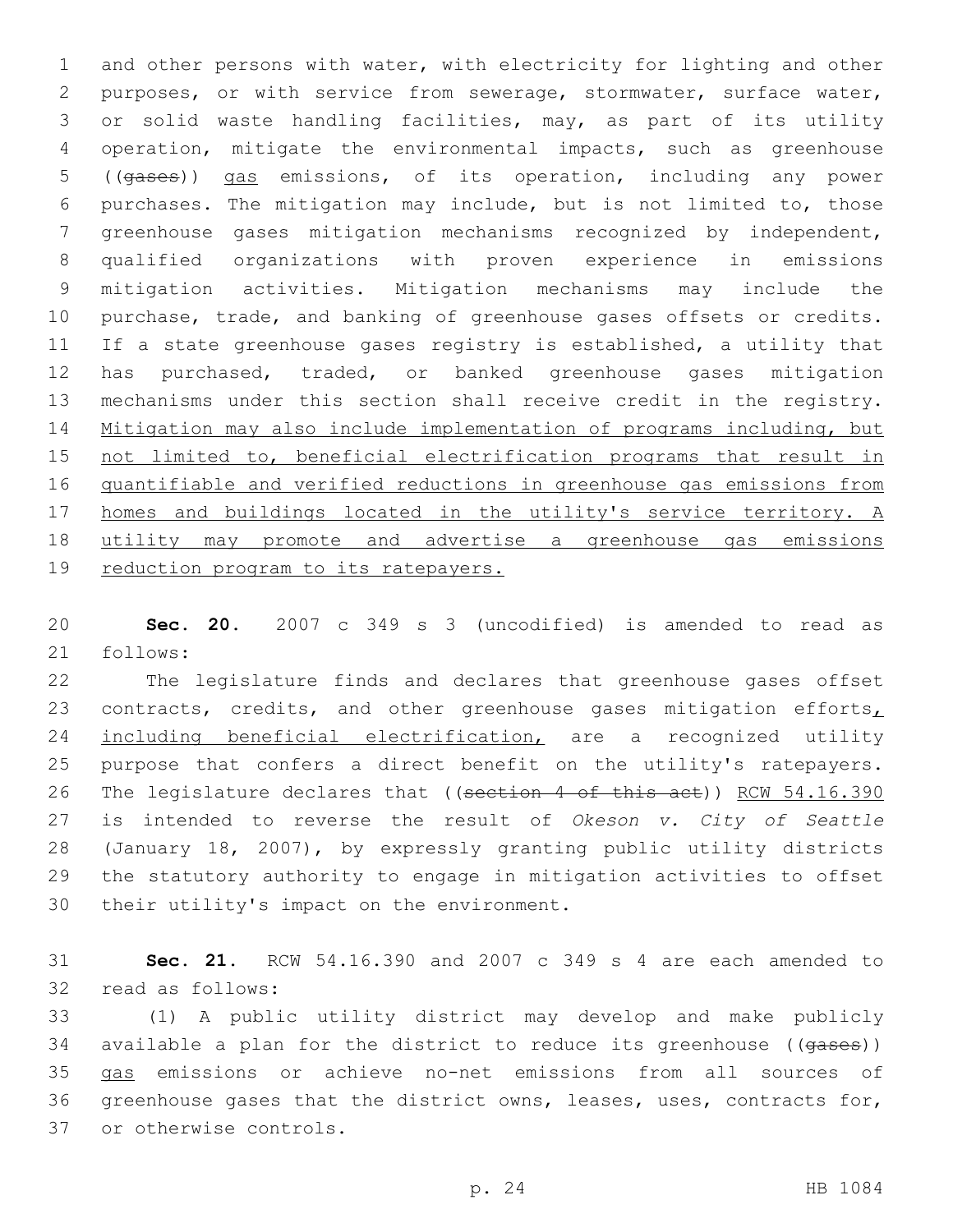(2) A public utility district may, as part of its utility operation, mitigate the environmental impacts, such as greenhouse ((gases)) gas emissions, of its operation and any power purchases. Mitigation may include, but is not limited to, those greenhouse gases mitigation mechanisms recognized by independent, qualified organizations with proven experience in emissions mitigation activities. Mitigation mechanisms may include the purchase, trade, and banking of greenhouse gases offsets or credits. If a state greenhouse gases registry is established, a public utility district 10 that has purchased, traded, or banked greenhouse gases mitigation mechanisms under this section shall receive credit in the registry. Mitigation may also include implementation of programs including, but 13 not limited to, beneficial electrification programs that result in quantifiable and verified reductions in greenhouse gas emissions from homes and buildings located in the public utility district's service 16 territory. A public utility district may promote and advertise a greenhouse gas emissions reduction program to its ratepayers.

 NEW SECTION. **Sec. 22.** A new section is added to chapter 43.330 19 RCW to read as follows:

 (1) A heat pump and electrification program is established within the department. The purpose of the program is to support job creation and workforce development through the transition of residential and commercial buildings away from fossil fuels by providing incentives, education, and outreach resources for the installation of high-efficiency electric heat pumps and other electric equipment.

 (2) The department shall implement a statewide heat pump program 27 consistent with the following:

 (a) Provide coordination and technical assistance to utilities, housing providers, residential and commercial builders, and the public to promote the adoption of high-efficiency electric heat pump 31 equipment for space and water heating;

 (b) Develop and distribute educational materials about the 33 benefits of heat pump technology;

 (c) Develop strategies to ensure that the program serves low- income households, vulnerable populations, and overburdened communities, including dedicating a portion of the program funding 37 for this purpose. For the purposes of this subsection (2)(c), "overburdened communities" has the same meaning as defined in RCW 39 80.28.005;